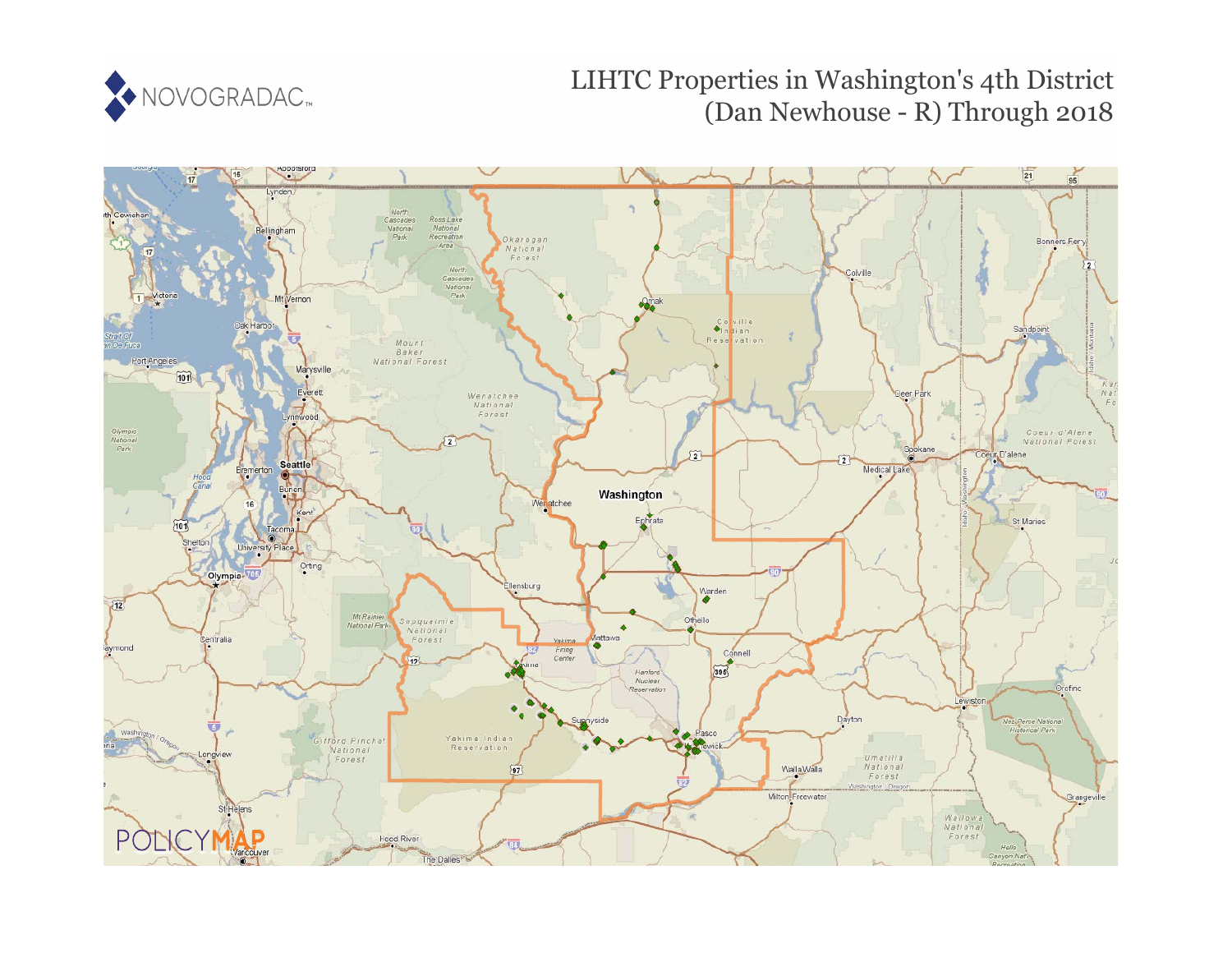| <b>Project Name</b>       | <b>Address</b>           | <b>City</b>       | <b>State</b> | <b>Zip Code</b> | Nonprofit<br><b>Sponsor</b> | <b>Allocation</b><br>Year | <b>Annual</b><br><b>Allocated</b><br><b>Amount</b> | <b>Year Placed</b><br>in Service | <b>Construction Type</b> | <b>Total</b><br><b>Units</b> | Low<br>Income<br><b>Units</b> | <b>Rent or</b><br><b>Income</b><br><b>Ceiling</b> | <b>Credit</b><br><b>Percentage</b> | Tax-<br><b>Exempt</b><br><b>Bond</b> | <b>HUD Multi-Family</b><br><b>Financing/Rental</b><br><b>Assistance</b> |
|---------------------------|--------------------------|-------------------|--------------|-----------------|-----------------------------|---------------------------|----------------------------------------------------|----------------------------------|--------------------------|------------------------------|-------------------------------|---------------------------------------------------|------------------------------------|--------------------------------------|-------------------------------------------------------------------------|
| 1443 E CRAIG ST           | 1443 E CRAIG ST          | <b>MOSES LAKE</b> | WA           | 98837           |                             | Insufficient<br>Data      | $\$0$                                              | Insufficient<br>Data             | Not Indicated            | 25                           | $\bf{0}$                      |                                                   | Not Indicated                      |                                      |                                                                         |
| 708 WASHINGTON ST BLDG A  | 708 WASHINGTON ST        | <b>MABTON</b>     | WA           | 98935           |                             | Insufficient<br>Data      | $\$0$                                              | Insufficient<br>Data             | Not Indicated            | $\boldsymbol{2}$             | $\bf{0}$                      |                                                   | Not Indicated                      |                                      |                                                                         |
| 708 WASHINGTON ST BLDG B  | 708 WASHINGTON ST MABTON |                   | WA           | 98935           |                             | Insufficient<br>Data      | ${\bf S0}$                                         | Insufficient<br>Data             | Not Indicated            | $\mathbf{2}$                 | $\bf{0}$                      |                                                   | Not Indicated                      |                                      |                                                                         |
| 708 WASHINGTON ST BLDG C  | 708 WASHINGTON ST        | MABTON            | WA           | 98935           |                             | Insufficient<br>Data      | $\bf{S0}$                                          | Insufficient<br>Data             | Not Indicated            | $\boldsymbol{2}$             | $\bf{0}$                      |                                                   | Not Indicated                      |                                      |                                                                         |
| 708 WASHINGTON ST BLDG D  | 708 WASHINGTON ST        | <b>MABTON</b>     | WA           | 98935           |                             | Insufficient<br>Data      | $\$0$                                              | Insufficient<br>Data             | Not Indicated            | $\boldsymbol{2}$             | $\mathbf 0$                   |                                                   | Not Indicated                      |                                      |                                                                         |
| 708 WASHINGTON ST BLDG E  | 708 WASHINGTON ST        | <b>MABTON</b>     | WA           | 98935           |                             | Insufficient<br>Data      | $\$0$                                              | Insufficient<br>Data             | Not Indicated            | $\boldsymbol{2}$             | $\bf{0}$                      |                                                   | Not Indicated                      |                                      |                                                                         |
| 708 WASHINGTON ST BLDG F  | 708 WASHINGTON ST MABTON |                   | WA           | 98935           |                             | Insufficient<br>Data      | $\$0$                                              | Insufficient<br>Data             | Not Indicated            | $\mathbf{2}$                 | $\bf{0}$                      |                                                   | Not Indicated                      |                                      |                                                                         |
| 708 WASHINGTON ST BLDG G  | 708 WASHINGTON ST        | <b>MABTON</b>     | WA           | 98935           |                             | Insufficient<br>Data      | $\$0$                                              | Insufficient<br>Data             | Not Indicated            | $\mathbf{2}$                 | $\bf{0}$                      |                                                   | Not Indicated                      |                                      |                                                                         |
| 708 WASHINGTON ST BLDG H  | 708 WASHINGTON ST MABTON |                   | WA           | 98935           |                             | Insufficient<br>Data      | ${\bf S0}$                                         | Insufficient<br>Data             | Not Indicated            | $\boldsymbol{2}$             | $\mathbf 0$                   |                                                   | Not Indicated                      |                                      |                                                                         |
| 708 WASHINGTON ST BLDG J  | 708 WASHINGTON ST MABTON |                   | WA           | 98935           |                             | Insufficient<br>Data      | $\$0$                                              | Insufficient<br>Data             | Not Indicated            | $\mathbf{2}$                 | $\bf{0}$                      |                                                   | Not Indicated                      |                                      |                                                                         |
| 708 WASHINGTON ST BLDG K  | 708 WASHINGTON ST        | <b>MABTON</b>     | WA           | 98935           |                             | Insufficient<br>Data      | $\boldsymbol{\mathsf{S}}\boldsymbol{\mathsf{O}}$   | Insufficient<br>Data             | Not Indicated            | $\mathbf{1}$                 | $\mathbf 0$                   |                                                   | Not Indicated                      |                                      |                                                                         |
| 708 WASHINGTON ST BLDG L  | 708 WASHINGTON ST        | <b>MABTON</b>     | WA           | 98935           |                             | Insufficient<br>Data      | ${\bf S0}$                                         | Insufficient<br>Data             | Not Indicated            | $\mathbf{2}$                 | $\bf{0}$                      |                                                   | Not Indicated                      |                                      |                                                                         |
| 708 WASHINGTON ST BLDG M  | 708 WASHINGTON ST MABTON |                   | WA           | 98935           |                             | Insufficient<br>Data      | ${\bf S0}$                                         | Insufficient<br>Data             | Not Indicated            | $\boldsymbol{2}$             | $\mathbf 0$                   |                                                   | Not Indicated                      |                                      |                                                                         |
| 708 WASHINGTON ST BLDG N  | 708 WASHINGTON ST        | <b>MABTON</b>     | WA           | 98935           |                             | Insufficient<br>Data      | $\$0$                                              | Insufficient<br>Data             | Not Indicated            | $\boldsymbol{2}$             | $\bf{0}$                      |                                                   | Not Indicated                      |                                      |                                                                         |
| <b>SUNNYSIDE MANOR II</b> | 906 S FOURTH ST          | <b>SUNNYSIDE</b>  | WA           | 98944           |                             | 1987                      | S <sub>0</sub>                                     | 1987                             | <b>New Construction</b>  | 12                           | 12                            |                                                   | 30 % present<br>value              | No                                   |                                                                         |

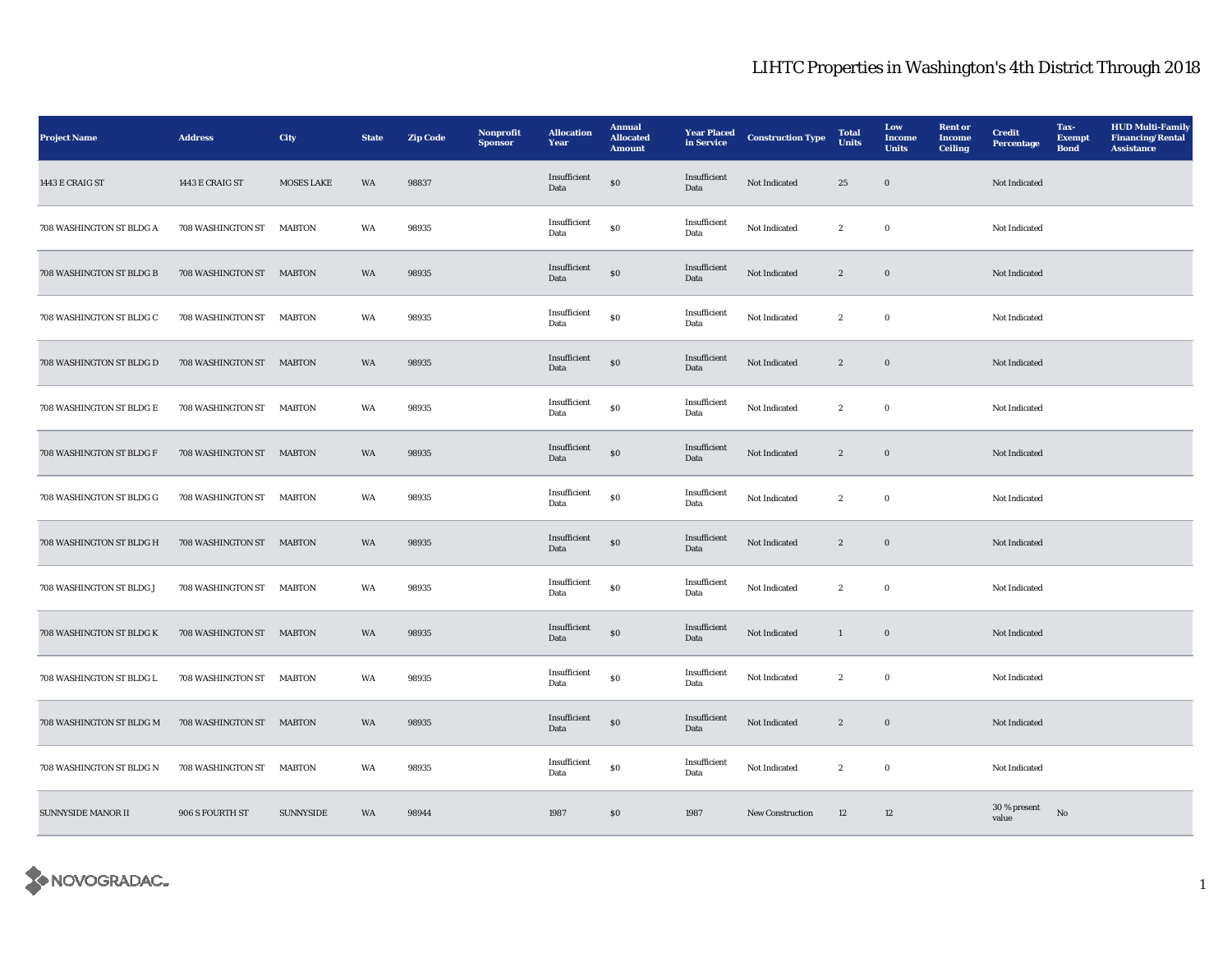| <b>Project Name</b>                        | <b>Address</b>           | City             | <b>State</b> | <b>Zip Code</b> | Nonprofit<br><b>Sponsor</b> | <b>Allocation</b><br>Year | <b>Annual</b><br><b>Allocated</b><br><b>Amount</b> | <b>Year Placed</b><br>in Service | <b>Construction Type</b> | <b>Total</b><br><b>Units</b> | Low<br><b>Income</b><br><b>Units</b> | <b>Rent or</b><br><b>Income</b><br><b>Ceiling</b> | <b>Credit</b><br><b>Percentage</b> | Tax-<br><b>Exempt</b><br><b>Bond</b> | <b>HUD Multi-Family</b><br><b>Financing/Rental</b><br><b>Assistance</b> |
|--------------------------------------------|--------------------------|------------------|--------------|-----------------|-----------------------------|---------------------------|----------------------------------------------------|----------------------------------|--------------------------|------------------------------|--------------------------------------|---------------------------------------------------|------------------------------------|--------------------------------------|-------------------------------------------------------------------------|
| <b>ELMWOOD</b>                             | 880 SECOND AVE S         | OKANOGAN         | WA           | 98840           | No                          | 1988                      | \$0\$                                              | 1988                             | New Construction         | 20                           | 20                                   |                                                   | $30\,\%$ present<br>value          | No                                   |                                                                         |
| <b>HARMONY PARK</b>                        | 509 S TIETON AVE         | <b>WAPATO</b>    | WA           | 98951           |                             | 1987                      | \$0\$                                              | 1988                             | <b>New Construction</b>  | 24                           | 24                                   |                                                   | 30 % present<br>value              | No                                   |                                                                         |
| <b>LEMON PROJECTS</b>                      | 113 CHERRY AVE           | YAKIMA           | WA           |                 | No                          | 1988                      | ${\bf S0}$                                         | 1988                             | <b>New Construction</b>  | 11                           | 11                                   |                                                   | $70\,\%$ present<br>value          | $_{\rm No}$                          |                                                                         |
| PEACHTREE PLACE                            | 507 W GRIGGS AVE         | <b>BREWSTER</b>  | WA           |                 | $\rm No$                    | 1988                      | $\$0$                                              | 1988                             | New Construction         | 24                           | $\bf 23$                             |                                                   | 30 % present<br>value              | $_{\rm No}$                          |                                                                         |
| QUAIL RUN APTS (QUINCY)                    | 215 D ST SE              | QUINCY           | WA           | 98848           | No                          | 1988                      | \$0\$                                              | 1988                             | New Construction         | ${\bf 8}$                    | 8                                    |                                                   | 30 % present<br>value              | $_{\rm No}$                          |                                                                         |
| <b>SUNNYVIEW</b>                           | <b>1314 N AVE</b>        | SUNNYSIDE        | WA           | 98944           | No                          | 1988                      | $\$0$                                              | 1988                             | New Construction         | 24                           | 24                                   |                                                   | $30$ % present<br>value            | $\mathbf{N}\mathbf{o}$               |                                                                         |
| <b>MEADOWS</b>                             | 718 S SIXTH AVE          | YAKIMA           | WA           | 98902           |                             | 1987                      | ${\bf S0}$                                         | 1988                             | Existing                 | 40                           | 40                                   |                                                   | 30 % present<br>value              | No                                   |                                                                         |
| WILLOWS                                    | 718 N SIXTH AVE          | YAKIMA           | WA           | 98902           | $\rm No$                    | 1988                      | $\$0$                                              | 1988                             | Existing                 | $35\,$                       | $35\,$                               |                                                   | 30 % present<br>value              | $_{\rm No}$                          |                                                                         |
| <b>GRANDVIEW ESTATES</b>                   | <b>601 WASHINGTON ST</b> | <b>GRANDVIEW</b> | WA           | 98930           |                             | 1989                      | $\boldsymbol{\mathsf{S}}\boldsymbol{\mathsf{0}}$   | 1989                             | New Construction         | 18                           | ${\bf 18}$                           |                                                   | $30$ % present<br>value            | $_{\rm No}$                          |                                                                         |
| <b>L &amp; S VALLEY GREEN</b>              | 102 N ASH AVE            | <b>WARDEN</b>    | WA           | 98857           |                             | 1988                      | S <sub>0</sub>                                     | 1989                             | New Construction         | 18                           | 18                                   |                                                   | Not Indicated No                   |                                      |                                                                         |
| PARK VILLAGE                               | 554 S FIFTH ST           | <b>SELAH</b>     | WA           | 98942           |                             | 1989                      | $\$0$                                              | 1989                             | New Construction         | 24                           | 24                                   |                                                   | 30 % present<br>value              | $_{\rm No}$                          |                                                                         |
| <b>COLUMBIA PARK</b>                       | 1682 JADWIN AVE          | <b>RICHLAND</b>  | WA           | 99354           | $\rm No$                    | 1987                      | $\$0$                                              | 1989                             | Not Indicated            | 140                          | 138                                  | 60% AMGI                                          | $30$ % present $\,$<br>value       | Yes                                  | Yes                                                                     |
| <b>AUTUMN RIDGE</b>                        | 509 S TIETON AVE         | <b>WAPATO</b>    | WA           | 98951           |                             | 1989                      | \$0\$                                              | 1990                             | <b>New Construction</b>  | $30\,$                       | $30\,$                               |                                                   | $30$ % present<br>value            | No                                   |                                                                         |
| <b>CEDARWOOD</b>                           | 220 WHITE AVE            | <b>WINTHROP</b>  | WA           | 98862           | $\mathbf{No}$               | 1989                      | $\boldsymbol{\mathsf{S}}\boldsymbol{\mathsf{0}}$   | 1990                             | <b>New Construction</b>  | 16                           | ${\bf 16}$                           |                                                   | 30 % present<br>value              | No                                   |                                                                         |
| CENTRAL PARK PLACE (YAKIMA) 110 N NINTH ST |                          | YAKIMA           | WA           | 98901           | No                          | 1988                      | \$0\$                                              | 1990                             | New Construction         | 12                           | $7\phantom{.0}$                      |                                                   | 70 % present<br>value              | $\rm No$                             |                                                                         |

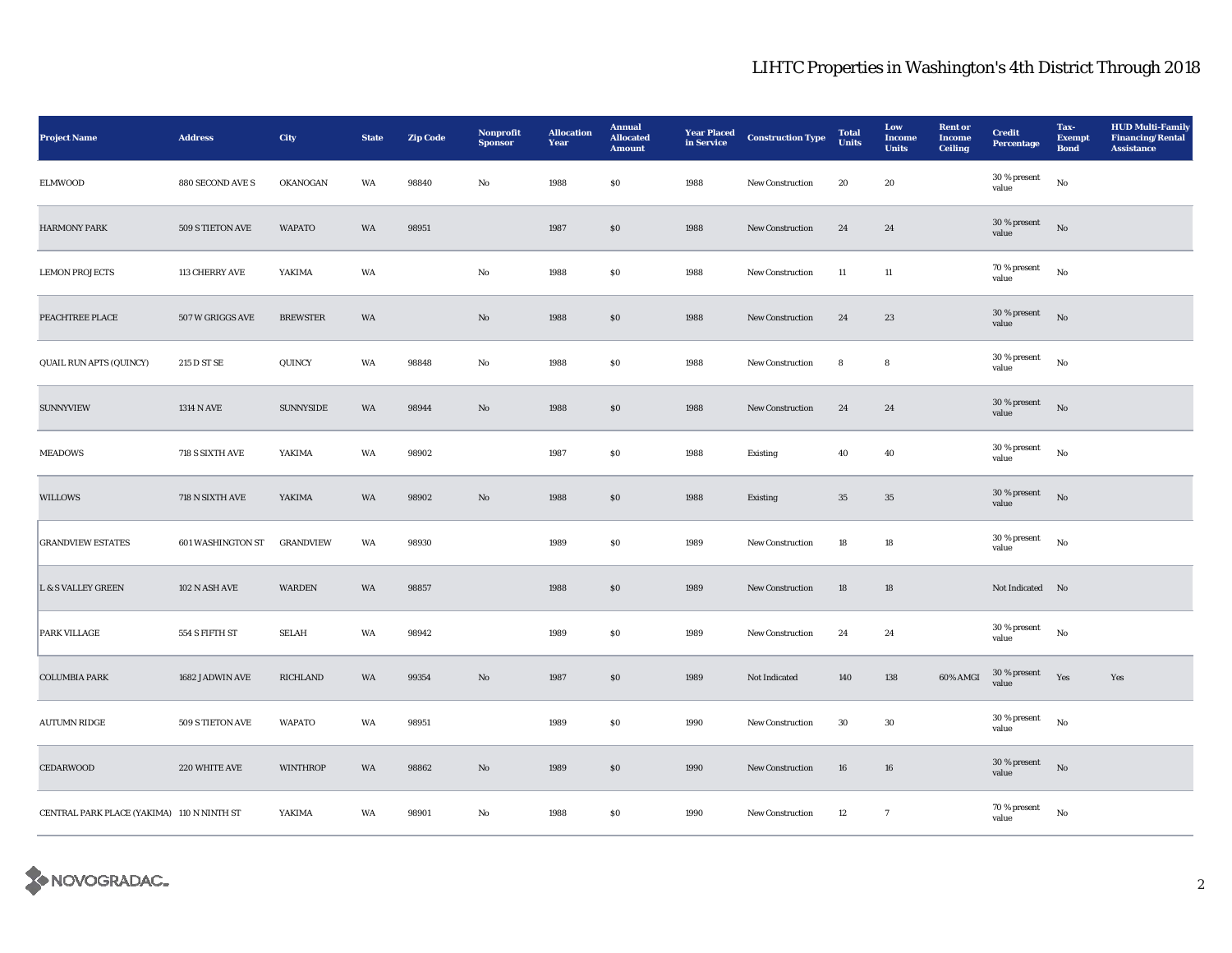| <b>Project Name</b>                                        | <b>Address</b>                  | City             | <b>State</b> | <b>Zip Code</b> | Nonprofit<br><b>Sponsor</b> | <b>Allocation</b><br>Year | <b>Annual</b><br><b>Allocated</b><br><b>Amount</b> | <b>Year Placed</b><br>in Service | <b>Construction Type</b> | <b>Total</b><br><b>Units</b> | Low<br>Income<br><b>Units</b> | <b>Rent or</b><br><b>Income</b><br><b>Ceiling</b> | <b>Credit</b><br><b>Percentage</b> | Tax-<br><b>Exempt</b><br><b>Bond</b> | <b>HUD Multi-Family</b><br><b>Financing/Rental</b><br><b>Assistance</b> |
|------------------------------------------------------------|---------------------------------|------------------|--------------|-----------------|-----------------------------|---------------------------|----------------------------------------------------|----------------------------------|--------------------------|------------------------------|-------------------------------|---------------------------------------------------|------------------------------------|--------------------------------------|-------------------------------------------------------------------------|
| <b>HILLSIDE PARK</b>                                       | 515 TONASKET STREET TONASKET    |                  | WA           | 98855           | $\mathbf{N}\mathbf{o}$      | 1991                      | \$51,013                                           | 1990                             | <b>New Construction</b>  | 30                           | $30\,$                        |                                                   | $70\,\%$ present<br>value          | $\rm No$                             | Yes                                                                     |
| WHEATLANDS APARTMENTS                                      | <b>661 S. BURKE</b>             | CONNELL          | WA           | 99326           | No                          | 1991                      | \$24,964                                           | 1990                             | New Construction         | 20                           | 19                            |                                                   | 70 % present<br>value              | $\rm No$                             | Yes                                                                     |
| <b>WILLOW PARK</b>                                         | 1328 SAUL RD.                   | SUNNYSIDE        | WA           | 98944           | $\mathbf{N}\mathbf{o}$      | 1991                      | \$50,935                                           | 1991                             | <b>New Construction</b>  | 30                           | 29                            |                                                   | 70 % present<br>value              | $\mathbf{N}\mathbf{o}$               | Yes                                                                     |
| CHESTNUT GROVE SENIOR APART 610 CHESTNUT STREET MOSES LAKE |                                 |                  | WA           | 98837           | No                          | 1993                      | \$38,629                                           | 1992                             | New Construction         | 23                           | 22                            |                                                   | 70 % present<br>value              | No                                   | Yes                                                                     |
| <b>ENGLEWOOD GARDENS</b>                                   | 3601 FAIRBANKS AVE              | YAKIMA           | WA           | 98902           | $\mathbf{N}\mathbf{o}$      | 1992                      | \$784,332                                          | 1992                             | New Construction         | 256                          | 256                           |                                                   | 70 % present<br>value              | $_{\rm No}$                          | No                                                                      |
| NORTH VALLEY APARTMENTS                                    | 572 N. PINE STREET              | $OMAK$           | WA           | 98841           | $\rm No$                    | 1992                      | \$34,601                                           | 1992                             | New Construction         | 24                           | $\bf 23$                      |                                                   | 30 % present<br>value              | $\rm\thinspace No$                   | Yes                                                                     |
| HERITAGE COURT                                             | 701 WASHINGTON<br><b>STREET</b> | <b>GRANDVIEW</b> | WA           | 98930           | $\mathbf{N}\mathbf{o}$      | 1993                      | \$18,692                                           | 1993                             | New Construction         | $17\,$                       | 16                            |                                                   | 70 % present<br>value              | $\rm No$                             | Yes                                                                     |
| <b>MEADOWS ANNEX</b>                                       | 1010 S 9TH STREET               | YAKIMA           | WA           | 98901           | No                          | 1995                      | \$80,824                                           | 1993                             | <b>New Construction</b>  | 20                           | 20                            |                                                   | 70 % present<br>value              | $\rm No$                             | Yes                                                                     |
| NORTHRIDGE APARTMENTS                                      | 705 WESTWIND DR                 | ZILLAH           | WA           | 98953           | $\mathbf{N}\mathbf{o}$      | 1993                      | \$30,119                                           | 1993                             | <b>New Construction</b>  | 21                           | 20                            |                                                   | $70\,\%$ present<br>value          | $\mathbf{N}\mathbf{o}$               | Yes                                                                     |
| <b>CORNERSTONE APARTMENTS</b>                              | 1210 SOUTH 72ND                 | YAKIMA           | WA           | 98908           | No                          | 1994                      | \$4,467,557                                        | 1994                             | New Construction         | 120                          | 120                           |                                                   | 70 % present<br>value              | $\rm No$                             |                                                                         |
| MORNINGSIDE SENIOR<br><b>APARTMENTS</b>                    | 703 QUINCE STREET               | <b>OMAK</b>      | WA           | 98841           | $\mathbf{N}\mathbf{o}$      | 1994                      | \$35,467                                           | 1994                             | New Construction         | 21                           | 20                            |                                                   | 70 % present<br>value              | $\rm No$                             | Yes                                                                     |
| ORCHARD HILLS APARTMENTS                                   | 1845 LESLIE RD.                 | <b>RICHLAND</b>  | WA           | 99352           | No                          | 1994                      | \$1,011,645                                        | 1994                             | New Construction         | 142                          | 141                           |                                                   | 70 % present<br>value              | $\rm No$                             | No                                                                      |
| <b>ST. CHARLES PLACE</b>                                   | 207 MAIN STREET                 | <b>OROVILLE</b>  | WA           | 98844           | $\mathbf{N}\mathbf{o}$      | 1994                      | \$40,319                                           | 1994                             | New Construction         | 23                           | 22                            |                                                   | 70 % present<br>value              | No                                   | Yes                                                                     |
| <b>NORTH VALLEY II</b>                                     | 700 ELDERBERRY AVE OMAK         |                  | WA           | 98840           | No                          | 1995                      | \$41,824                                           | 1995                             | <b>New Construction</b>  | 24                           | $22\,$                        | 60% AMGI                                          | 70 % present<br>value              | No                                   | Yes                                                                     |
| <b>SANDSTONE APARTMENTS</b>                                | 1212 W 10TH AVE                 | <b>KENNEWICK</b> | WA           | 99336           | No                          | 1995                      | \$515,514                                          | 1995                             | <b>New Construction</b>  | 121                          | 119                           | 60% AMGI                                          | 70 % present<br>value              | $\mathbf{N}\mathbf{o}$               |                                                                         |

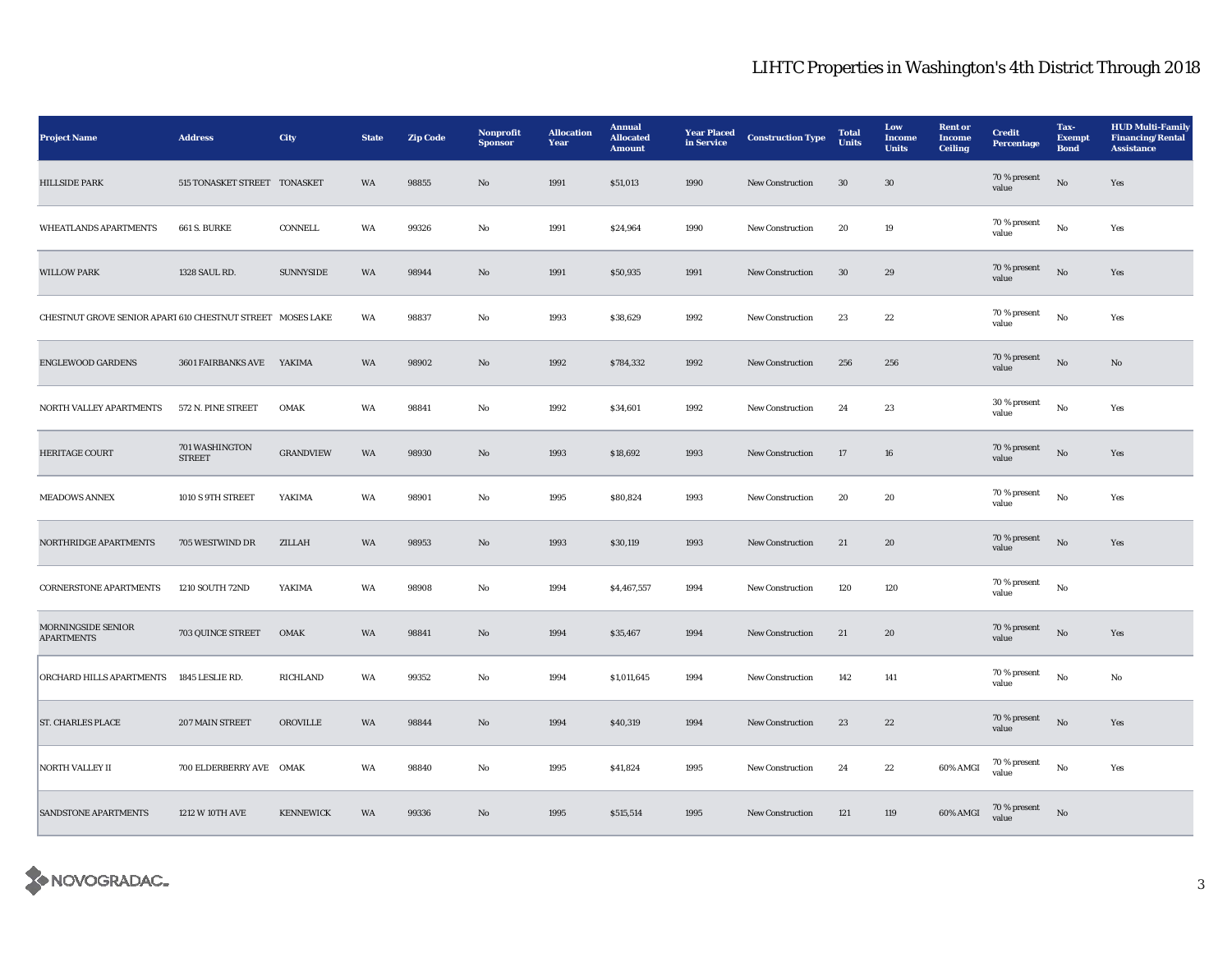| <b>Project Name</b>                           | <b>Address</b>                  | City              | <b>State</b> | <b>Zip Code</b> | Nonprofit<br><b>Sponsor</b> | <b>Allocation</b><br>Year | <b>Annual</b><br><b>Allocated</b><br><b>Amount</b> | <b>Year Placed</b><br>in Service | <b>Construction Type</b> | <b>Total</b><br>Units | Low<br>Income<br><b>Units</b> | <b>Rent or</b><br><b>Income</b><br><b>Ceiling</b> | <b>Credit</b><br><b>Percentage</b> | Tax-<br><b>Exempt</b><br><b>Bond</b> | <b>HUD Multi-Family</b><br><b>Financing/Rental</b><br><b>Assistance</b> |
|-----------------------------------------------|---------------------------------|-------------------|--------------|-----------------|-----------------------------|---------------------------|----------------------------------------------------|----------------------------------|--------------------------|-----------------------|-------------------------------|---------------------------------------------------|------------------------------------|--------------------------------------|-------------------------------------------------------------------------|
| <b>WHISPERING RIVERS</b><br><b>APARTMENTS</b> | 209 CANYON ST                   | <b>TWISP</b>      | WA           | 98856           | No                          | 1995                      | \$41,180                                           | 1995                             | New Construction         | 23                    | 22                            |                                                   | 70 % present<br>value              | No                                   | Yes                                                                     |
| <b>HEATHERSTONE</b>                           | 1114 W. 10TH AVE.               | <b>KENNEWICK</b>  | WA           | 99336-6084      | No                          | 1995                      | \$518,991                                          | 1996                             | <b>New Construction</b>  | 225                   | 223                           | 60% AMGI                                          | 30 % present<br>value              | Yes                                  |                                                                         |
| MCMURRAY PARK PHASE II                        | 1780 PIKE AVENUE                | RICHLAND          | WA           | 99352           | No                          | 1997                      | \$418,465                                          | 1996                             | New Construction         | 100                   | 98                            |                                                   | 70 % present<br>value              | No                                   | No                                                                      |
| PARKVIEW APTS (KENNEWICK)                     | 1138 W TENTH AVE                | <b>KENNEWICK</b>  | WA           | 99336           | $\mathbf{No}$               | 1994                      | \$540,914                                          | 1996                             | New Construction         | 107                   | $107\,$                       | 60% AMGI                                          | 70 % present<br>value              | $\rm \bf No$                         | $\mathbf{N}\mathbf{o}$                                                  |
| PHEASANT RUN                                  | 1130 SHADY LN PL                | <b>OTHELLO</b>    | WA           | 99344           | No                          | 1996                      | \$52,451                                           | 1996                             | <b>New Construction</b>  | 30                    | 29                            |                                                   | 70 % present<br>value              | No                                   | No                                                                      |
| PIONEER PARK                                  | 401 EAST ELM                    | CONNELL           | WA           | 99326           | $\mathbf{N}\mathbf{o}$      | 1996                      | \$267,119                                          | 1996                             | New Construction         | 51                    | 50                            | 60% AMGI                                          | $70$ % present<br>value            | No                                   | $\mathbf{N}\mathbf{o}$                                                  |
| PARKVIEW APARTMENTS                           | 1138 WEST 10TH, BLDG<br>$A-K$   | <b>KENNEWICK</b>  | WA           | 99336           | No                          | 1996                      | \$540,914                                          | 1996                             | <b>New Construction</b>  | 110                   | 107                           | 60% AMGI                                          | 70 % present<br>value              |                                      | No                                                                      |
| HEATHERSTONE PRESERVATION 1114 W. 10TH AVE.   |                                 | <b>KENNEWICK</b>  | WA           | 99336-6084      |                             | 2019                      | \$27,394,463                                       | 1996                             | Not Indicated            | 455                   | $\bf 452$                     |                                                   | Not Indicated                      |                                      |                                                                         |
| <b>JARDIN DE ROSAS</b>                        | <b>400 JUNIPER CIRCLE</b>       | <b>ROYAL CITY</b> | WA           | 99357           | No                          | 2005                      | \$328,412                                          | 2005                             | New Construction         | 26                    | 25                            |                                                   | 70 % present<br>value              | No                                   | No                                                                      |
| PARK VIEW APARTMENTS                          | 500 E ST NORTHEAST              | QUINCY            | WA           | 98848           | No                          | 2005                      | \$337,450                                          | 2005                             | <b>New Construction</b>  | 26                    | 25                            |                                                   | $70\,\%$ present<br>value          | $\mathbf{N}\mathbf{o}$               | No                                                                      |
| <b>SILVER CREEK APTS</b>                      | 9315 CHAPEL HILL<br><b>BLVD</b> | <b>PASCO</b>      | WA           | 99301           | Yes                         | 2004                      | \$713,055                                          | 2005                             | <b>New Construction</b>  | 242                   | 242                           | 60% AMGI                                          | 30 % present<br>value              | Yes                                  | No                                                                      |
| THE VINEYARD APTS (MATTAWA) 825 THIRD PL      |                                 | <b>MATTAWA</b>    | WA           |                 | $\rm \bf No$                | 2002                      | \$409,500                                          | 2005                             | New Construction         | ${\bf 36}$            | ${\bf 36}$                    | 60% AMGI                                          | $70\,\%$ present<br>value          | $\rm No$                             | $\mathbf{No}$                                                           |
| <b>JUAN PABLO II</b>                          | <b>129 PLEASANT AVE</b>         | <b>GRANDVIEW</b>  | WA           | 98930           | Yes                         | 2005                      | \$260,000                                          | 2005                             | New Construction         | 26                    | 25                            |                                                   | 70 % present<br>value              | $_{\rm No}$                          | No                                                                      |
| <b>VINTAGE AT RICHLAND</b>                    | 1950 BELLERIVE DR               | <b>RICHLAND</b>   | WA           | 99336           | Yes                         | 2006                      | \$436,577                                          | 2005                             | <b>New Construction</b>  | 150                   | 148                           |                                                   | 30 % present<br>value              | Yes                                  | $\mathbf{N}\mathbf{o}$                                                  |
| WESCOTT, THE                                  | 421 E HARRISON AVE SUNNYSIDE    |                   | WA           | 98944           | No                          | 2005                      | \$310,500                                          | 2005                             | <b>New Construction</b>  | 26                    | 25                            |                                                   | 70 % present<br>value              | No                                   | No                                                                      |

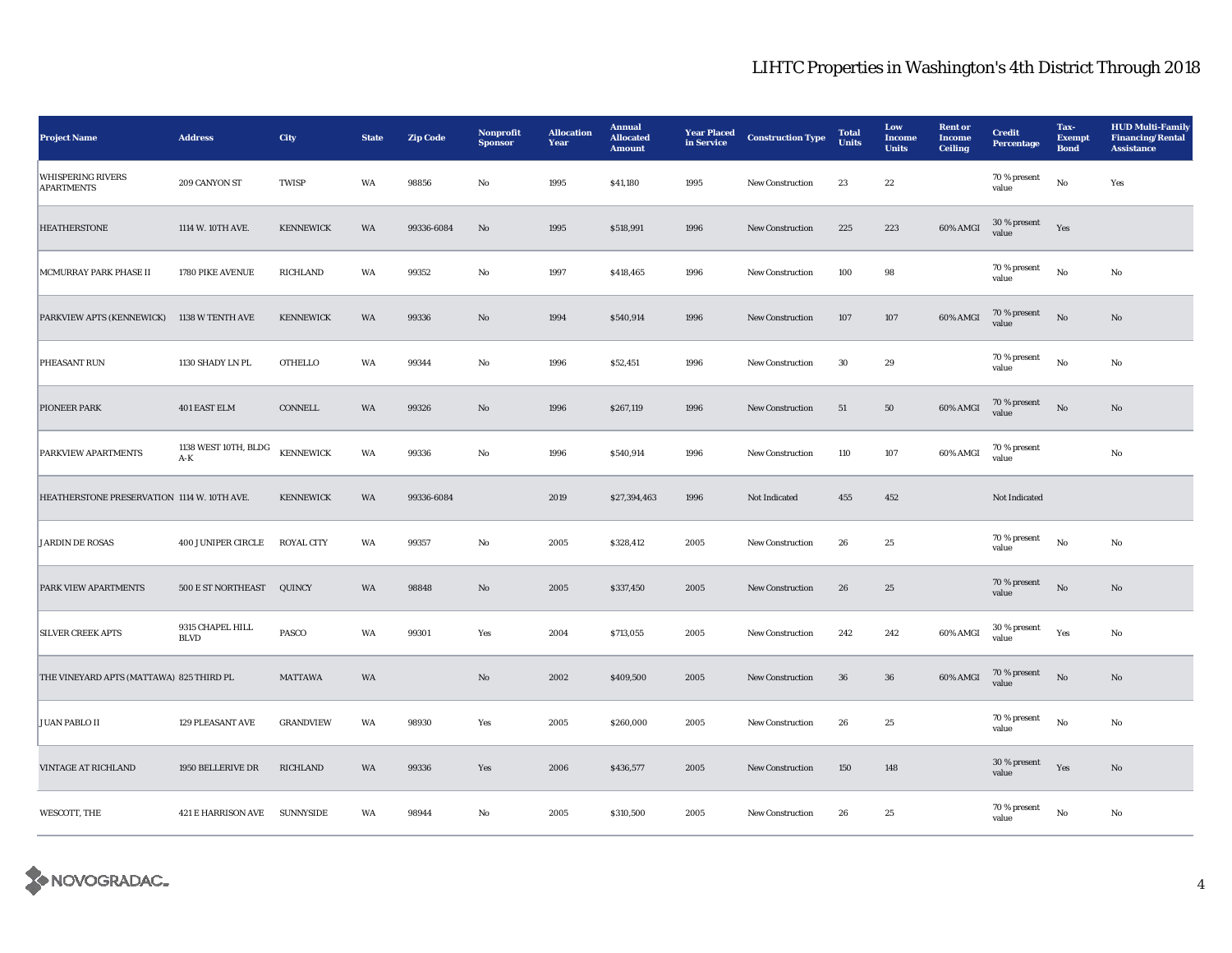| <b>Project Name</b>            | <b>Address</b>                  | City              | <b>State</b> | <b>Zip Code</b> | Nonprofit<br><b>Sponsor</b> | <b>Allocation</b><br>Year | <b>Annual</b><br><b>Allocated</b><br><b>Amount</b> | <b>Year Placed</b><br>in Service | <b>Construction Type</b>  | <b>Total</b><br>Units | Low<br>Income<br><b>Units</b> | <b>Rent or</b><br><b>Income</b><br><b>Ceiling</b> | <b>Credit</b><br><b>Percentage</b> | Tax-<br><b>Exempt</b><br><b>Bond</b> | <b>HUD Multi-Family</b><br><b>Financing/Rental</b><br><b>Assistance</b> |
|--------------------------------|---------------------------------|-------------------|--------------|-----------------|-----------------------------|---------------------------|----------------------------------------------------|----------------------------------|---------------------------|-----------------------|-------------------------------|---------------------------------------------------|------------------------------------|--------------------------------------|-------------------------------------------------------------------------|
| <b>VINEYARDS, THE</b>          | 2407 W. JAY STREET              | <b>PASCO</b>      | <b>WA</b>    | 99301           | No                          | 2006                      | \$496,626                                          | 2005                             | <b>New Construction</b>   | 46                    | $45\,$                        |                                                   | 70 % present<br>value              | $\rm No$                             | No                                                                      |
| YNHA TAX CREDIT 1R             | 109 ADAMSVIEW                   | <b>WAPATO</b>     | WA           | 98951           | No                          | 2005                      | \$197,924                                          | 2005                             | Acquisition and Rehab 25  |                       | 25                            |                                                   | 70 % present<br>value              | No                                   | No                                                                      |
| <b>SILVER CREEK APARTMENTS</b> | 9315 CHAPEL HILL<br><b>BLVD</b> | <b>PASCO</b>      | WA           | 99301-8266      | Yes                         | 2007                      | \$713,055                                          | 2005                             | <b>New Construction</b>   | 242                   | 240                           |                                                   | 30 % present<br>value              | Yes                                  | No                                                                      |
| PELICAN HORN APARTMENTS        | 303 WEST 6TH                    | <b>MOSES LAKE</b> | WA           | 98837           | No                          | 2006                      | \$384,676                                          | 2006                             | <b>New Construction</b>   | 36                    | 35                            |                                                   | 70 % present<br>value              | $_{\rm No}$                          | Yes                                                                     |
| <b>CHESTNUT COURT</b>          | 209 FAIR AVENUE                 | YAKIMA            | WA           | 98901           | $\mathbf{N}\mathbf{o}$      | 2006                      | \$337,000                                          | 2006                             | New Construction          | ${\bf 26}$            | $25\,$                        |                                                   | $70\,\%$ present<br>value          | $\rm No$                             | No                                                                      |
| <b>EAST RIDGE APARTMENTS</b>   | 821 EAST D STREET               | YAKIMA            | WA           | 98901           | No                          | 2006                      | \$337,000                                          | 2006                             | <b>New Construction</b>   | 26                    | $25\,$                        |                                                   | 70 % present<br>value              | $_{\rm No}$                          | No                                                                      |
| <b>KAMIAKIN APARTMENTS</b>     | 4711 W METALINE AVE KENNEWICK   |                   | WA           | 99336-2175      | $\mathbf{N}\mathbf{o}$      | 2006                      | \$423,888                                          | 2006                             | Acquisition and Rehab 236 |                       | 233                           |                                                   | 30 % present<br>value              | Yes                                  | $\mathbf{N}\mathbf{o}$                                                  |
| <b>VISTA PARK VILLAGE</b>      | 800 S COUNTY RD                 | <b>WARDEN</b>     | WA           | 98857           | No                          | 2006                      | \$55,844                                           | 2006                             | Acquisition and Rehab 24  |                       | 23                            |                                                   | 70 % present<br>value              | No                                   | Yes                                                                     |
| <b>CRISTO REY</b>              | 330 N 16TH                      | <b>SUNNYSIDE</b>  | WA           | 98944           | Yes                         | 2007                      | \$674,932                                          | 2007                             | <b>New Construction</b>   | 51                    | 50                            |                                                   | 70 % present<br>value              | $\rm No$                             | No                                                                      |
| <b>DAWN VILLAGE</b>            | 318 EAST STREET NE              | <b>EPHRATA</b>    | WA           | 98823           | No                          | 2007                      | \$201,528                                          | 2007                             | Acquisition and Rehab 30  |                       | 29                            |                                                   | 70 % present<br>value              | $_{\rm No}$                          | Yes                                                                     |
| <b>EDISON PARK APARTMENTS</b>  | 2400 EAST EDISON AVE SUNNYSIDE  |                   | WA           | 98944           | $\rm\thinspace No$          | 1997                      | \$51,397                                           | 1997                             | New Construction          | ${\bf 28}$            | $\sqrt{27}$                   |                                                   | 70 % present<br>value              | $\rm No$                             | $\mathbf{No}$                                                           |
| VINCENT VILLAGE                | <b>402 E TENTH AVE</b>          | <b>KENNEWICK</b>  | WA           | 99336           | No                          | 1995                      | S <sub>0</sub>                                     | 1997                             | <b>New Construction</b>   | 47                    | 46                            |                                                   | 70 % present<br>value              |                                      |                                                                         |
| <b>QUAIL RIDGE APARTMENTS</b>  | 1026 WEST 10TH AVE.             | <b>KENNEWICK</b>  | <b>WA</b>    | 99336           | No                          | 1997                      | \$424,710                                          | 1997                             | <b>New Construction</b>   | 51                    | 50                            |                                                   | 70 % present<br>value              | No                                   | No                                                                      |
| <b>AUTUMN RIDGE II</b>         | 402 WEST 6TH STREET WAPATO      |                   | WA           | 98951           | No                          | 1998                      | \$40,995                                           | 1998                             | <b>New Construction</b>   | 24                    | 23                            |                                                   | 70 % present<br>value              | No                                   | Yes                                                                     |
| <b>MOSES LAKE MEADOWS</b>      | 1501 MONROE STREET MOSES LAKE   |                   | WA           | 98837           | No                          | 1998                      | \$244,385                                          | 1998                             | <b>New Construction</b>   | 26                    | 25                            |                                                   | 70 % present<br>value              | No                                   | No                                                                      |

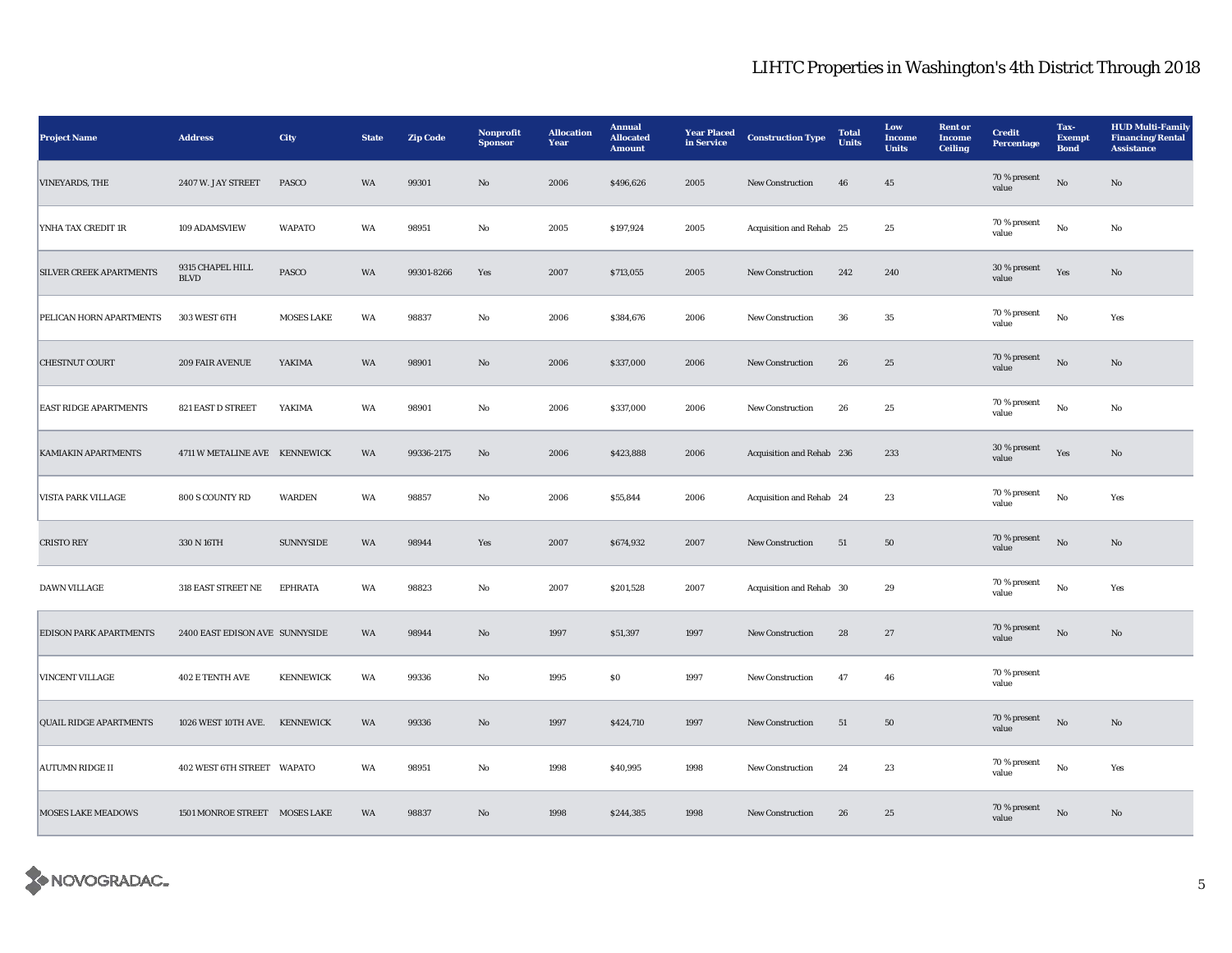| <b>Project Name</b>                        | <b>Address</b>                      | City              | <b>State</b> | <b>Zip Code</b> | Nonprofit<br><b>Sponsor</b> | <b>Allocation</b><br>Year | <b>Annual</b><br><b>Allocated</b><br><b>Amount</b> | <b>Year Placed</b><br>in Service | <b>Construction Type</b> | <b>Total</b><br><b>Units</b> | Low<br><b>Income</b><br><b>Units</b> | <b>Rent or</b><br><b>Income</b><br>Ceiling | <b>Credit</b><br>Percentage | Tax-<br><b>Exempt</b><br><b>Bond</b> | <b>HUD Multi-Family</b><br><b>Financing/Rental</b><br><b>Assistance</b> |
|--------------------------------------------|-------------------------------------|-------------------|--------------|-----------------|-----------------------------|---------------------------|----------------------------------------------------|----------------------------------|--------------------------|------------------------------|--------------------------------------|--------------------------------------------|-----------------------------|--------------------------------------|-------------------------------------------------------------------------|
| <b>KENT MANOR</b>                          | 1001 WEST 5TH                       | <b>KENNEWICK</b>  | WA           | 99336-7053      | No                          | 1999                      | \$271,938                                          | 1998                             | New Construction         | 51                           | 50                                   |                                            | 70 % present<br>value       |                                      | No                                                                      |
| HARVEST MANOR APARTMENTS 1045 SYLVAN DRIVE |                                     | <b>OTHELLO</b>    | WA           | 99344           | No                          | 1999                      | \$337,043                                          | 1999                             | <b>New Construction</b>  | 42                           | 42                                   |                                            | 70 % present<br>value       | $_{\rm No}$                          | No                                                                      |
| <b>LAKELAND POINTE</b>                     | 825 NORTH EVELYN<br><b>DRIVE</b>    | <b>MOSES LAKE</b> | WA           | 98837-1558      | No                          | 1999                      | \$253,511                                          | 1999                             | <b>New Construction</b>  | ${\bf 26}$                   | 25                                   |                                            | 70 % present<br>value       | $\mathbf{N}\mathbf{o}$               | No                                                                      |
| MAPLE LEAF TOWNHOUSES                      | 1205 NORTH SECOND<br><b>STREET</b>  | YAKIMA            | WA           | 98901-1963      | Yes                         | 2000                      | \$44,450                                           | 1999                             | Acquisition and Rehab 26 |                              | 25                                   |                                            | 30 % present<br>value       | Yes                                  | Yes                                                                     |
| <b>MARIPOSA PARK</b>                       | <b>314 CHERRY AVENUE</b>            | YAKIMA            | WA           | 98902-6601      | No                          | 2000                      | \$283,838                                          | 1999                             | New Construction         | 26                           | 25                                   |                                            | 70 % present<br>value       | $\mathbf{N}\mathbf{o}$               | No                                                                      |
| VINEYARD APARTMENTS, THE                   | 405 NICKA ROAD                      | <b>GRANDVIEW</b>  | WA           | 98930-8959      | No                          | 1999                      | \$56,653                                           | 1999                             | New Construction         | 28                           | 27                                   |                                            | 70 % present<br>value       | $\rm No$                             | Yes                                                                     |
| <b>VISTA PARK HOMES</b>                    | 509 SOUTH 4TH STREET BREWSTER       |                   | WA           | 98812           | No                          | 1999                      | \$280,800                                          | 1999                             | New Construction         | 25                           | 24                                   |                                            | 70 % present<br>value       | $\mathbf{N}\mathbf{o}$               | No                                                                      |
| <b>WILLOWS ANNEX</b>                       | 608 WILLOW STREET YAKIMA            |                   | WA           | 98902-6913      | No                          | 1999                      | \$93,454                                           | 1999                             | New Construction         | 14                           | 14                                   |                                            | 70 % present<br>value       | $_{\rm No}$                          | $\mathbf{N}\mathbf{o}$                                                  |
| <b>CHAPARRAL APARTMENTS</b>                | 1432 EAST CRAIG<br><b>BOULEVARD</b> | <b>MOSES LAKE</b> | WA           | 98837           | No                          | 2000                      | \$272,329                                          | 2000                             | New Construction         | ${\bf 26}$                   | 25                                   |                                            | 70 % present<br>value       | $\mathbf{N}\mathbf{o}$               | No                                                                      |
| FRENCHMAN HILL APARTMENTS 590 BEACH AVE NE |                                     | <b>ROYAL CITY</b> | WA           | 99357           | No                          | 2000                      | \$279,000                                          | 2000                             | New Construction         | 26                           | $\bf 25$                             |                                            | 70 % present<br>value       | $\rm No$                             | No                                                                      |
| <b>SIMILKAMEEN PARK</b>                    | 301 GOLDEN STREET                   | OROVILLE          | WA           | 98844           |                             | 2000                      | \$245,700                                          | 2000                             | New Construction         | 21                           | 21                                   |                                            | $70\,\%$ present<br>value   | $_{\rm No}$                          | No                                                                      |
| <b>VALLEY COMMONS</b><br><b>APARTMENTS</b> | 725 MCCLAIN DRIVE                   | <b>SUNNYSIDE</b>  | WA           | 98944           | No                          | 2000                      | \$57,269                                           | 2000                             | New Construction         | 24                           | $\bf 23$                             |                                            | 70 % present<br>value       | $_{\rm No}$                          | Yes                                                                     |
| WAHLUKE SLOPE APARTMENTS 301 BRIAN AVENUE  |                                     | <b>MATTAWA</b>    | WA           | 99349           | No                          | 2000                      | \$277,142                                          | 2000                             | <b>New Construction</b>  | 26                           | 25                                   |                                            | 70 % present<br>value       | No                                   | No                                                                      |
| HERON CREEK APARTMENTS                     | 222 EAST 9TH AVE                    | <b>MOSES LAKE</b> | WA           | 98837-2190      | No                          | 2007                      | \$394,060                                          | 2007                             | New Construction         | $\bf{96}$                    | 94                                   |                                            | 30 % present<br>value       | Yes                                  | $\rm No$                                                                |
| PEAR TREE PLACE                            | 2900 POWERHOUSE RD YAKIMA           |                   | WA           | 98902           | Yes                         | 2008                      | \$259,304                                          | 2007                             | <b>New Construction</b>  | 26                           | 25                                   |                                            | 70 % present<br>value       | $\mathbf{No}$                        | Yes                                                                     |

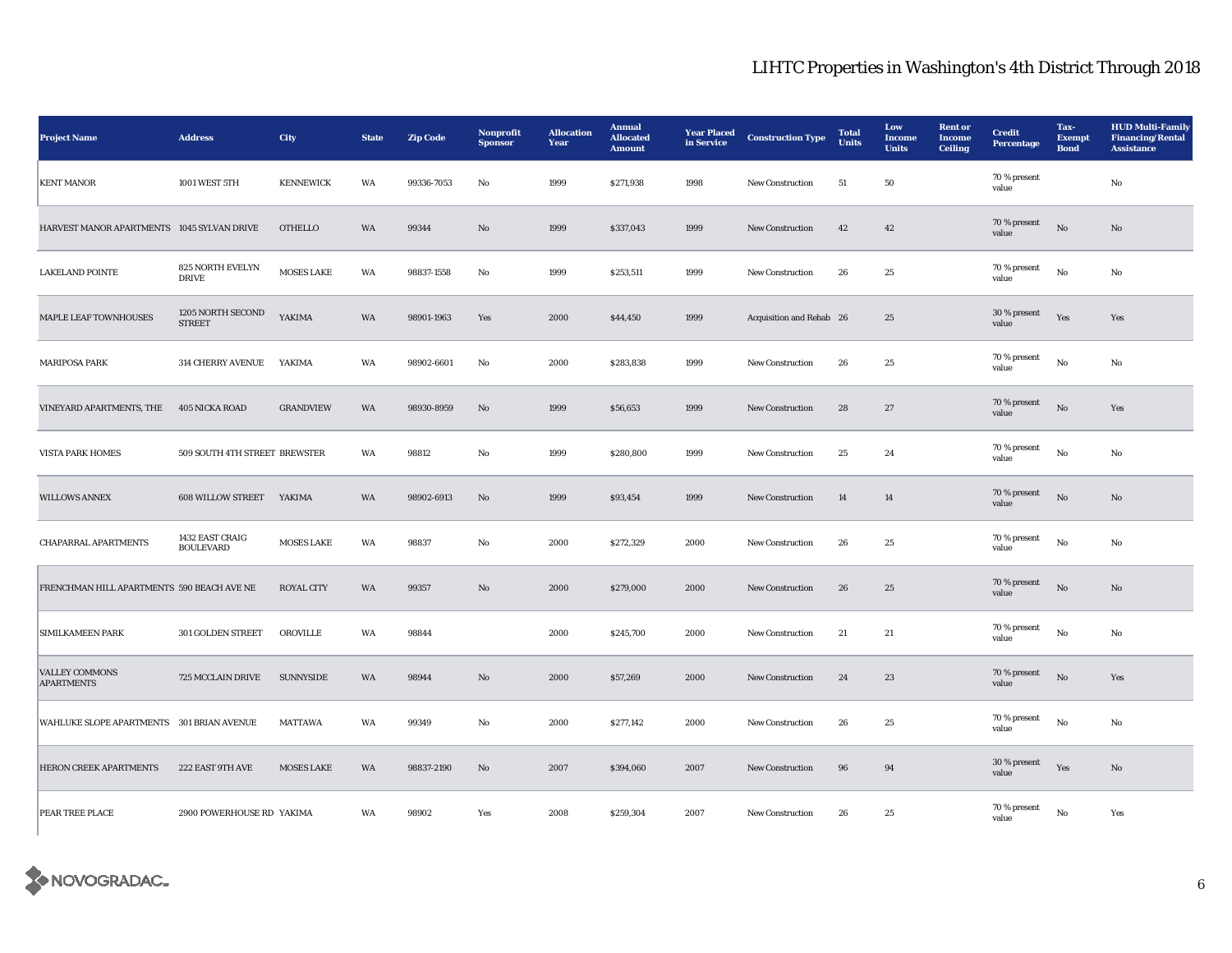| <b>Project Name</b>                            | <b>Address</b>                    | City              | <b>State</b> | <b>Zip Code</b> | Nonprofit<br><b>Sponsor</b> | <b>Allocation</b><br>Year | <b>Annual</b><br><b>Allocated</b><br><b>Amount</b> | <b>Year Placed</b><br>in Service | <b>Construction Type</b>  | <b>Total</b><br>Units | Low<br>Income<br><b>Units</b> | <b>Rent or</b><br><b>Income</b><br><b>Ceiling</b> | <b>Credit</b><br><b>Percentage</b> | Tax-<br><b>Exempt</b><br><b>Bond</b> | <b>HUD Multi-Family</b><br><b>Financing/Rental</b><br><b>Assistance</b> |
|------------------------------------------------|-----------------------------------|-------------------|--------------|-----------------|-----------------------------|---------------------------|----------------------------------------------------|----------------------------------|---------------------------|-----------------------|-------------------------------|---------------------------------------------------|------------------------------------|--------------------------------------|-------------------------------------------------------------------------|
| PHEASANT HILL APARTMENTS                       | 606 S. JUNIPER STREET. TOPPENISH  |                   | WA           | 98948-1043      | Yes                         | 2007                      | \$117,423                                          | 2007                             | Acquisition and Rehab 50  |                       | 49                            |                                                   | 30 % present<br>value              | Yes                                  | Yes                                                                     |
| SUMMERWIND APARTMENTS                          | 340 E ST NE                       | <b>EPHRATA</b>    | WA           | 98823           | Yes                         | 2008                      | \$274,042                                          | 2007                             | <b>New Construction</b>   | 28                    | 27                            |                                                   | 70 % present<br>value              | $\rm No$                             | Yes                                                                     |
| TEPEYAC HAVEN                                  | 801 N 22ND AVE                    | PASCO             | WA           | 99301           | No                          | 2006                      | \$593,941                                          | 2007                             | <b>New Construction</b>   | 44                    | 44                            | 60% AMGI                                          | 70 % present<br>value              | $\rm No$                             | No                                                                      |
| YNHA TAX CREDIT 2R                             | 3 AND 4 MARTY S LANE WAPATO       |                   | WA           | 98951           | No                          | 2007                      | \$199,580                                          | 2007                             | Acquisition and Rehab 25  |                       | $\bf 25$                      |                                                   | 70 % present<br>value              | $_{\rm No}$                          | No                                                                      |
| TEPEYAC HAVEN                                  | 801 N 22ND AVE                    | PASCO             | WA           | 99301           | Yes                         | 2007                      | \$593,941                                          | 2007                             | New Construction          | 45                    | 44                            |                                                   | 70 % present<br>value              | $_{\rm No}$                          | No                                                                      |
| <b>CAMAS COURT</b>                             | 23 - 2ND AVE SW                   | <b>SOAP LAKE</b>  | WA           | 98851           | No                          | 2008                      | \$364,693                                          | 2008                             | Acquisition and Rehab 25  |                       | 25                            |                                                   | 70 % present<br>value              | $\rm No$                             | Yes                                                                     |
| MEADOW PARK APARTMENTS                         | 1001 WEST 4TH AVE                 | <b>KENNEWICK</b>  | WA           | 99336           | No                          | 2008                      | \$1,206,110                                        | 2008                             | Acquisition and Rehab 155 |                       | 152                           |                                                   | 70 % present<br>value              | $\mathbf{N}\mathbf{o}$               | No                                                                      |
| PARKWOOD TWINHOMES                             | 509 CEMETERY RD                   | <b>SUNNYSIDE</b>  | WA           | 98944           | No                          | 2008                      | \$357,075                                          | 2008                             | New Construction          | 23                    | $\bf 23$                      |                                                   | 70 % present<br>value              | $\rm\thinspace No$                   | No                                                                      |
| PIONEER VILLAGE RETIREMENT<br><b>COMMUNITY</b> | 816 SHARON AVE EAST MOSES LAKE    |                   | WA           | 98837-2442      | Yes                         | 2009                      | \$328,081                                          | 2008                             | <b>New Construction</b>   | 84                    | 84                            |                                                   | 30 % present<br>value              | Yes                                  | No                                                                      |
| <b>COLVILLE HOMES I</b>                        | 701 BITTERROOT LANE NESPELEM      |                   | WA           | 99155           | No                          | 2008                      | \$384,571                                          | 2008                             | <b>New Construction</b>   | 25                    | 25                            |                                                   | 70 % present<br>value              | No                                   | No                                                                      |
| <b>BLESSED KATERI VILLAGE</b>                  | 1000 KATERI LN                    | <b>WAPATO</b>     | WA           | 98951           | Yes                         | 2009                      | \$855,884                                          | 2009                             | <b>New Construction</b>   | 51                    | 50                            |                                                   | 70 % present<br>value              | $\mathbf{N}\mathbf{o}$               | No                                                                      |
| REINO DEL CIELO                                | 440 CHERRY ST<br><b>NORTHEAST</b> | <b>ROYAL CITY</b> | WA           | 99357           | Yes                         | 2009                      | \$876,332                                          | 2009                             | New Construction          | $51\,$                | $50\,$                        |                                                   | 70 % present<br>value              | $\rm No$                             | No                                                                      |
| <b>BEASLEY HILLS APARTMENTS</b>                | 1211 2ND AVENUE NE                | <b>EPHRATA</b>    | WA           | 98823           | $\mathbf{N}\mathbf{o}$      | 2000                      | \$279,028                                          | 2000                             | New Construction          | 26                    | 25                            |                                                   | $70\,\%$ present<br>value          | $\rm No$                             | No                                                                      |
| <b>BIRCH STREET APARTMENTS</b>                 | 1010 BIRCH STREET                 | QUINCY            | WA           | 98848           | No                          | 2001                      | \$292,500                                          | 2001                             | <b>New Construction</b>   | 26                    | 25                            |                                                   | 70 % present<br>value              | $\rm No$                             | No                                                                      |
| <b>EAST VILLAGE</b>                            | 902 APPLE LANE                    | <b>OMAK</b>       | WA           | 98841           | No                          | 2001                      | \$282,789                                          | 2001                             | <b>New Construction</b>   | 26                    | 25                            |                                                   | 70 % present<br>value              | No                                   | No                                                                      |

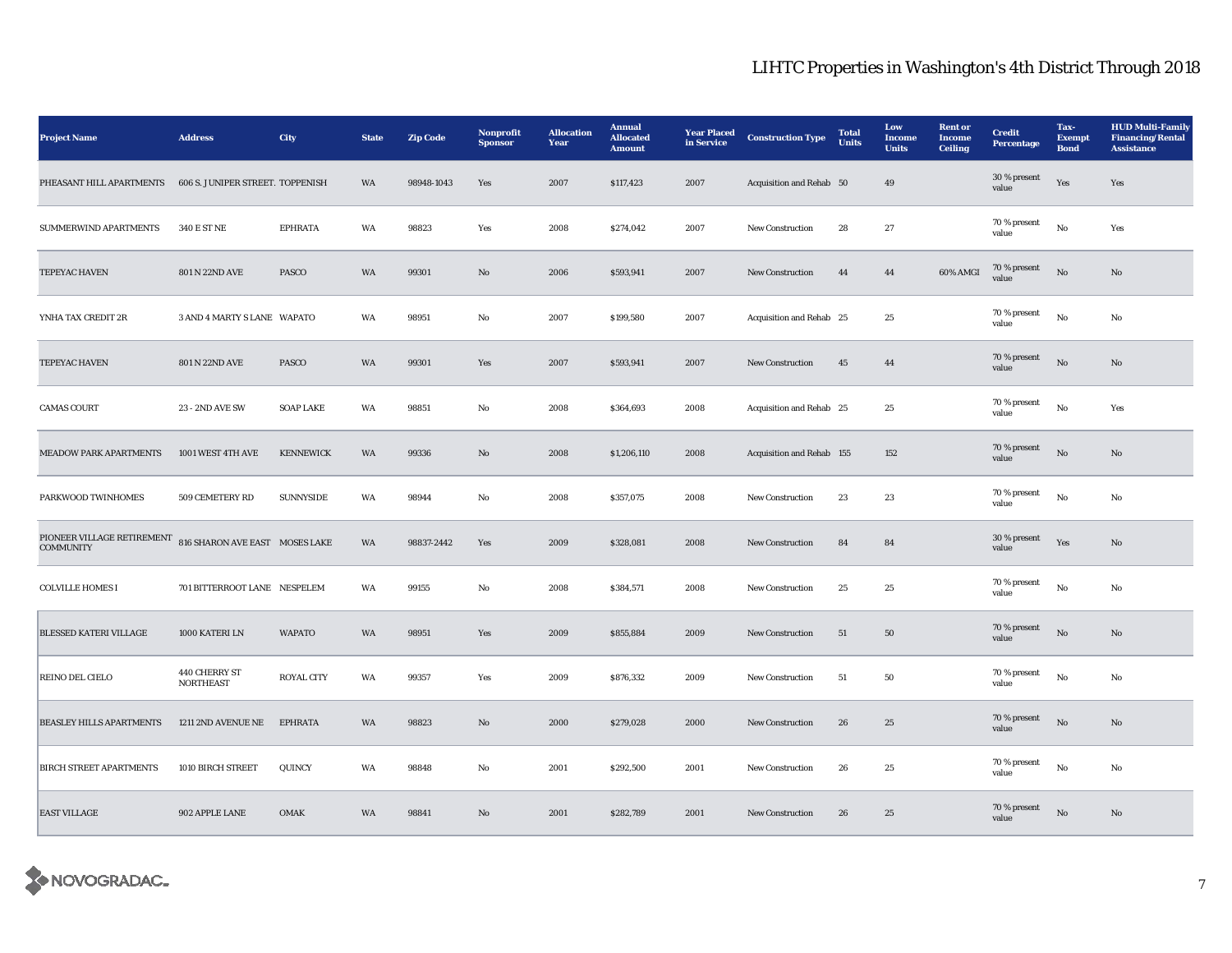| <b>Project Name</b>                               | <b>Address</b>                   | <b>City</b>        | <b>State</b> | <b>Zip Code</b> | Nonprofit<br><b>Sponsor</b> | <b>Allocation</b><br>Year | <b>Annual</b><br><b>Allocated</b><br><b>Amount</b> | <b>Year Placed</b><br>in Service | <b>Construction Type</b> | <b>Total</b><br><b>Units</b> | Low<br>Income<br><b>Units</b> | <b>Rent</b> or<br><b>Income</b><br><b>Ceiling</b> | <b>Credit</b><br><b>Percentage</b> | Tax-<br><b>Exempt</b><br><b>Bond</b> | <b>HUD Multi-Family</b><br><b>Financing/Rental</b><br><b>Assistance</b> |
|---------------------------------------------------|----------------------------------|--------------------|--------------|-----------------|-----------------------------|---------------------------|----------------------------------------------------|----------------------------------|--------------------------|------------------------------|-------------------------------|---------------------------------------------------|------------------------------------|--------------------------------------|-------------------------------------------------------------------------|
| PINECREST APARTMENTS                              | 2315 WEST JAY                    | PASCO              | WA           | 99301           | No                          | 2001                      | \$224,222                                          | 2001                             | New Construction         | 54                           | 53                            |                                                   | 70 % present<br>value              | $\mathbf{No}$                        | Yes                                                                     |
| <b>SAN ISIDORO PLAZA</b>                          | 409 D STREET                     | <b>GRANGER</b>     | WA           | 98932           | Yes                         | 2001                      | \$292,022                                          | 2001                             | <b>New Construction</b>  | 26                           | 25                            |                                                   | 70 % present<br>value              | $_{\rm No}$                          | No                                                                      |
| SANDALWOOD APARTMENTS                             | 819 GUYETTE LANE                 | <b>TOPPENISH</b>   | WA           | 98948           | No                          | 2002                      | \$38,259                                           | 2001                             | <b>New Construction</b>  | 20                           | 19                            |                                                   | 70 % present<br>value              | $\rm No$                             | No                                                                      |
| <b>GRAND HOTEL, THE</b>                           | 310 EAST YAKIMA<br><b>AVENUE</b> | YAKIMA             | WA           | 98901           | $\rm \bf No$                | 2002                      | \$526,016                                          | 2001                             | Acquisition and Rehab 51 |                              | ${\bf 50}$                    |                                                   | 70 % present<br>value              | $_{\rm No}$                          | No                                                                      |
| <b>VINEYARD II APARTMENTS</b>                     | 810 GRANDRIDGE<br><b>ROAD</b>    | <b>GRANDVIEW</b>   | WA           | 98930           | $\rm No$                    | 2001                      | \$50,378                                           | 2001                             | New Construction         | 24                           | 24                            |                                                   | 70 % present<br>value              | $\rm\, No$                           | Yes                                                                     |
| <b>BAIRD SPRINGS APARTMENTS</b>                   | 1120 3RD AVE NE                  | <b>EPHRATA</b>     | WA           | 98823           | No                          | 2003                      | \$288,814                                          | 2002                             | <b>New Construction</b>  | 26                           | $25\,$                        |                                                   | 70 % present<br>value              | $\rm No$                             | No                                                                      |
| <b>CASA DEL SOL</b>                               | 1410 IDA BELLE LANE SUNNYSIDE    |                    | WA           | 98944           | No                          | 2002                      | \$292,208                                          | 2002                             | <b>New Construction</b>  | 26                           | 25                            |                                                   | 70 % present<br>value              | $\rm No$                             | No                                                                      |
| PRIEST RAPIDS APARTMENTS                          | 850 3RD PLACE                    | <b>MATTAWA</b>     | WA           | 99349           | No                          | 2002                      | \$287,007                                          | 2002                             | <b>New Construction</b>  | 26                           | 25                            |                                                   | 70 % present<br>value              | $\mathbf{N}\mathbf{o}$               | No                                                                      |
| <b>CAPEHART - WHERRY</b><br><b>APARTMENTS</b>     | 1407 ARNOLD                      | <b>MOSES LAKE</b>  | WA           | 98837           | No                          | 2003                      | \$300,000                                          | 2002                             | Acquisition and Rehab 50 |                              | 50                            |                                                   | 70 % present<br>value              | $\rm No$                             | No                                                                      |
| BUENA NUEVA AGRICULTURAL<br><b>WORKER HOUSING</b> | 50 HIGHLAND DRIVE                | <b>BUENA</b>       | WA           | 98921           | Yes                         | 2003                      | \$292,500                                          | 2003                             | New Construction         | ${\bf 26}$                   | $25\,$                        |                                                   | 70 % present<br>value              | $\rm No$                             | No                                                                      |
| DESERT ROSE TERRACE                               | 510 14TH ST                      | <b>BENTON CITY</b> | WA           | 99320           | Yes                         | 2004                      | \$292,184                                          | 2003                             | New Construction         | 26                           | $\bf 25$                      |                                                   | 70 % present<br>value              | $\rm\thinspace No$                   | No                                                                      |
| <b>LAKELAND POINTE II</b><br><b>APARTMENTS</b>    | 801 NORTH EVELYN<br><b>DRIVE</b> | <b>MOSES LAKE</b>  | WA           | 98837           | $\mathbf{N}\mathbf{o}$      | 2003                      | \$253,500                                          | 2003                             | <b>New Construction</b>  | 26                           | 25                            |                                                   | 70 % present<br>value              | $_{\rm No}$                          | No                                                                      |
| <b>NEW LIFE VILLA I</b>                           | 708 WASHINGTON<br><b>STREET</b>  | <b>MABTON</b>      | WA           | 98935           | Yes                         | 2003                      | \$292,500                                          | 2003                             | <b>New Construction</b>  | 26                           | 25                            |                                                   | 70 % present<br>value              | No                                   | No                                                                      |
| VALLEY COMMONS II<br><b>APARTMENTS</b>            | 700 MCCLAIN DRIVE                | <b>SUNNYSIDE</b>   | WA           | 98944           | $\mathbf{N}\mathbf{o}$      | 2004                      | \$99,419                                           | 2003                             | New Construction         | 27                           | 26                            |                                                   | 70 % present<br>value              | $\rm No$                             | Yes                                                                     |
| <b>OASIS APARTMENTS</b>                           | <b>830 E ASH</b>                 | <b>OTHELLO</b>     | WA           | 99344           | No                          | 2003                      | \$186,001                                          | 2003                             | Acquisition and Rehab 31 |                              | 31                            |                                                   | 70 % present<br>value              | No                                   | No                                                                      |

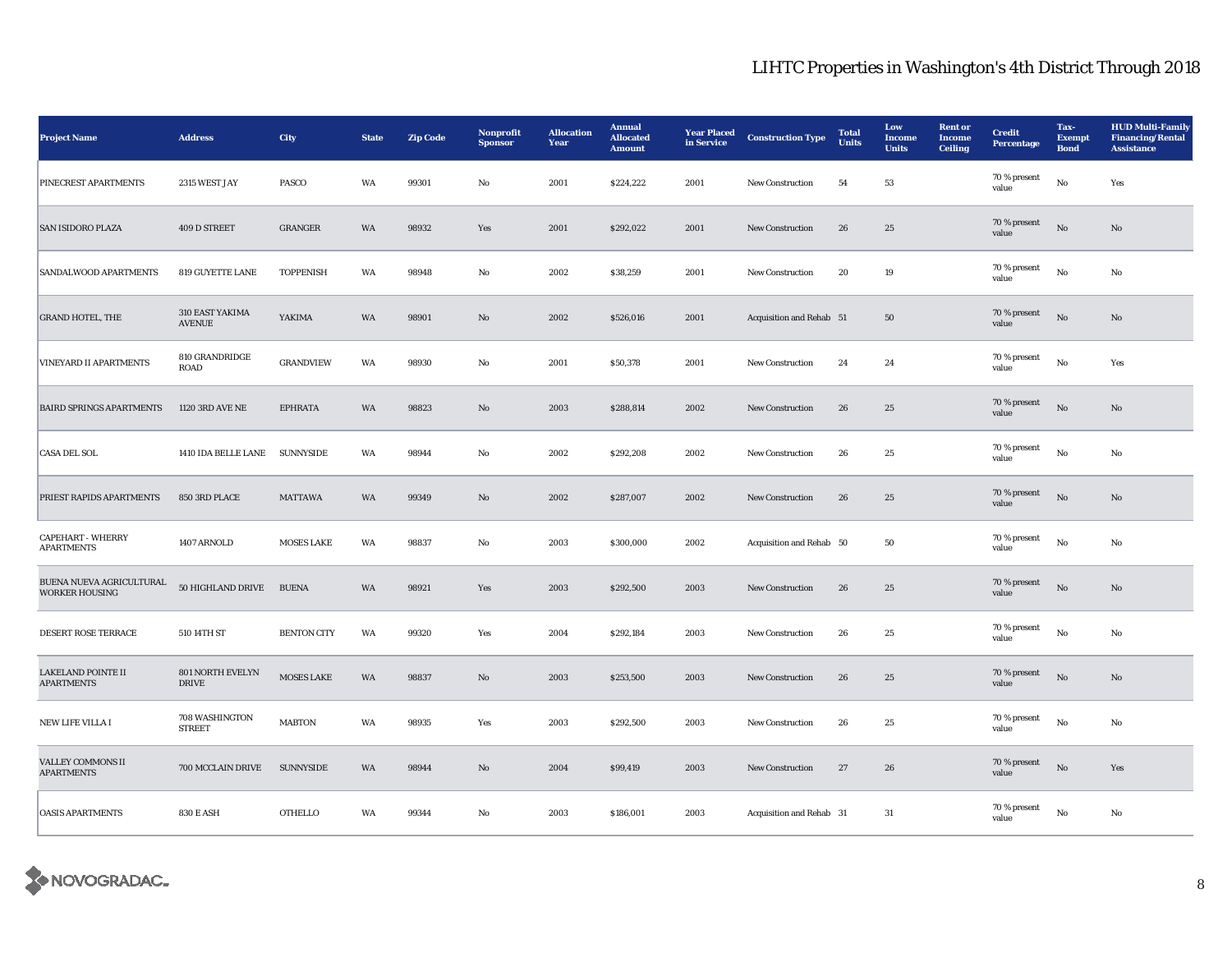| <b>Project Name</b>                             | <b>Address</b>               | <b>City</b>      | <b>State</b> | <b>Zip Code</b> | Nonprofit<br><b>Sponsor</b> | <b>Allocation</b><br>Year | <b>Annual</b><br><b>Allocated</b><br><b>Amount</b> | <b>Year Placed</b><br>in Service | <b>Construction Type</b>  | <b>Total</b><br>Units | Low<br>Income<br><b>Units</b> | <b>Rent or</b><br>Income<br><b>Ceiling</b> | <b>Credit</b><br><b>Percentage</b> | Tax-<br><b>Exempt</b><br><b>Bond</b> | <b>HUD Multi-Family</b><br><b>Financing/Rental</b><br><b>Assistance</b> |
|-------------------------------------------------|------------------------------|------------------|--------------|-----------------|-----------------------------|---------------------------|----------------------------------------------------|----------------------------------|---------------------------|-----------------------|-------------------------------|--------------------------------------------|------------------------------------|--------------------------------------|-------------------------------------------------------------------------|
| <b>VINEYARD APARTMENTS</b>                      | 825 3RD PLACE                | <b>MATTAWA</b>   | WA           | 99349           | No                          | 2004                      | \$409,500                                          | 2003                             | New Construction          | 36                    | $35\,$                        |                                            | 70 % present<br>value              | $\rm \bf No$                         | No                                                                      |
| <b>VIOLA APARTMENTS</b>                         | 1121 EAST VIOLA              | YAKIMA           | WA           | 98901           | No                          | 2011                      | <b>SO</b>                                          | 2010                             | <b>New Construction</b>   | 26                    | 25                            |                                            | Not Indicated                      | No                                   | No                                                                      |
| <b>SPRUCE STREET APARTMENTS</b>                 | 1112 E SPRUCE STREET YAKIMA  |                  | WA           | 98901           | No                          | 2010                      | \$429,803                                          | 2010                             | <b>New Construction</b>   | 26                    | 25                            |                                            | 70 % present<br>value              | $\mathbf{N}\mathbf{o}$               | No                                                                      |
| WANITY PARK APARTMENTS -<br><b>PHASE II</b>     | 101 WANITY PARK DR TOPPENISH |                  | WA           | 98948-9502      | No                          | 2010                      | \$371,877                                          | 2010                             | New Construction          | 25                    | 25                            |                                            | 70 % present<br>value              | $_{\rm No}$                          | No                                                                      |
| ST. MARTHA PLAZA                                | 125 EAST DEACON AVE GEORGE   |                  | WA           | 98824           | Yes                         | 2010                      | \$0\$                                              | 2010                             | New Construction          | 51                    | ${\bf 50}$                    |                                            | <b>TCEP</b> only                   | $\mathbf{No}$                        | $\mathbf{N}\mathbf{o}$                                                  |
| <b>WANITY PARK APARTMENTS</b><br>PHASE I        | 101 WANITY PARK DR TOPPENISH |                  | WA           | 98948-0502      | No                          | 2011                      | $\$0$                                              | 2010                             | <b>New Construction</b>   | 30                    | 29                            |                                            | <b>Not Indicated</b>               | No                                   | No                                                                      |
| <b>VIOLA II APARTMENTS</b>                      | 1121 EAST VIOLA              | YAKIMA           | WA           | 98901           | No                          | 2011                      | \$867,891                                          | 2011                             | <b>New Construction</b>   | 52                    | 52                            |                                            | <b>TCEP</b> only                   | $\mathbf{N}\mathbf{o}$               | No                                                                      |
| <b>WANITY PARK APARTMENTS</b><br><b>PHASE I</b> | 101 WANITY PARK DR           | <b>TOPPENISH</b> | WA           | 98948-0502      | Yes                         | 2011                      | \$429,825                                          | 2011                             | <b>New Construction</b>   | 30                    | 29                            |                                            | <b>TCEP</b> only                   | No                                   |                                                                         |
| <b>BISHOP TOPEL HAVEN</b>                       | 1534 E SPOKANE ST            | <b>PASCO</b>     | WA           | 99301           | Yes                         | 2011                      | \$670,143                                          | 2011                             | <b>New Construction</b>   | 43                    | 42                            |                                            | <b>TCEP</b> only                   | $\mathbf{N}\mathbf{o}$               | No                                                                      |
| <b>COPPER RIDGE APARTMENTS</b>                  | 5501 W HILDEBRAND<br>BLVD.   | <b>KENNEWICK</b> | WA           | 99338           | Yes                         | 2013                      | \$644,547                                          | 2012                             | New Construction          | 232                   | 230                           |                                            | 30 % present<br>value              | Yes                                  | No                                                                      |
| SPRUCE STREET II APARTMENTS 1302 E. SPRUCE ST   |                              | YAKIMA           | WA           | 98901           | No                          | 2012                      | \$723,544                                          | 2012                             | New Construction          | ${\bf 36}$            | $35\,$                        | 60% AMGI                                   | 70 % present<br>value              | $\rm \bf No$                         | No                                                                      |
| <b>BEECH STREET APARTMENTS</b>                  | 1402 E. BEECH ST             | YAKIMA           | WA           | 98901           | No                          | 2012                      | \$1,221,810                                        | 2012                             | <b>New Construction</b>   | 60                    | 59                            | 60% AMGI                                   | 70 % present<br>value              | $_{\rm No}$                          | No                                                                      |
| PIONEER LANE APARTMENTS                         | 806 SHUMWAY RD               | OMAK             | WA           | 98841           | No                          | 2012                      | \$302,559                                          | 2012                             | <b>New Construction</b>   | 20                    | 19                            |                                            | TCEP only                          | $\mathbf{N}\mathbf{o}$               | Yes                                                                     |
| <b>ADAMS VIEW</b>                               | 330 NUKSHAY                  | <b>WAPATO</b>    | WA           | 98951           | No                          | 2012                      | \$1,399,240                                        | 2012                             | <b>New Construction</b>   | 68                    | 68                            |                                            | 70 % present<br>value              |                                      | No                                                                      |
| DESERT VILLA AND DESERT<br><b>VILLA EAST</b>    | <b>635 S AUBURN ST</b>       | <b>KENNEWICK</b> | <b>WA</b>    | 99336           | Yes                         | 2013                      | \$539,680                                          | 2013                             | Acquisition and Rehab 155 |                       | 151                           |                                            | 30 % present<br>value              | Yes                                  | Yes                                                                     |

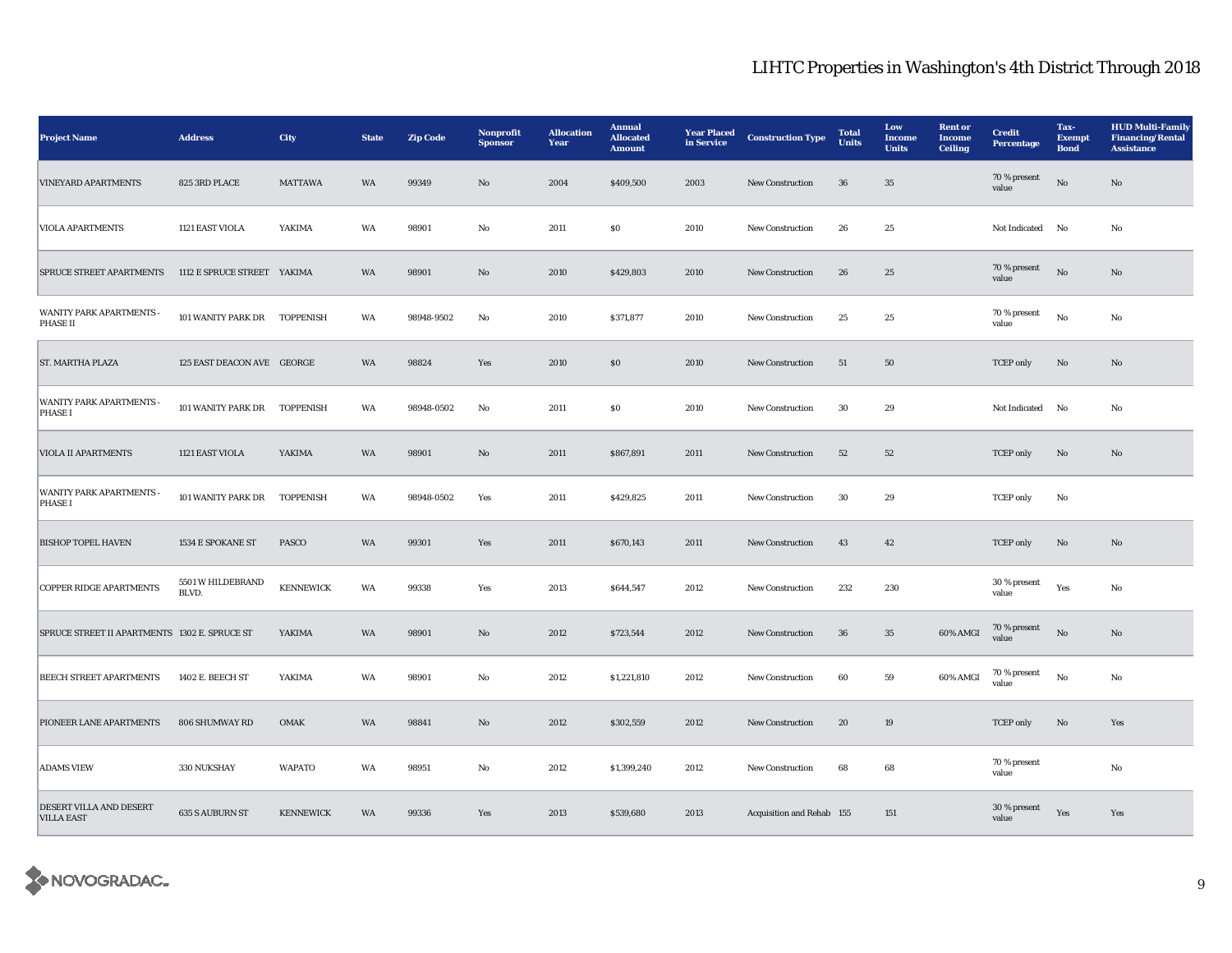| <b>Project Name</b>                         | <b>Address</b>                  | City              | <b>State</b> | <b>Zip Code</b> | Nonprofit<br><b>Sponsor</b> | <b>Allocation</b><br>Year | <b>Annual</b><br><b>Allocated</b><br><b>Amount</b> | <b>Year Placed</b><br>in Service | <b>Construction Type</b> | <b>Total</b><br><b>Units</b> | Low<br><b>Income</b><br><b>Units</b> | <b>Rent or</b><br>Income<br><b>Ceiling</b> | <b>Credit</b><br><b>Percentage</b> | Tax-<br><b>Exempt</b><br><b>Bond</b> | <b>HUD Multi-Family</b><br><b>Financing/Rental</b><br><b>Assistance</b> |
|---------------------------------------------|---------------------------------|-------------------|--------------|-----------------|-----------------------------|---------------------------|----------------------------------------------------|----------------------------------|--------------------------|------------------------------|--------------------------------------|--------------------------------------------|------------------------------------|--------------------------------------|-------------------------------------------------------------------------|
| <b>ADAMS VIEW</b>                           | 330 NUKSHAY DR                  | <b>WAPATO</b>     | WA           | 98951           | Yes                         | 2010                      | \$1,399,239                                        | 2013                             | <b>New Construction</b>  | 68                           | 68                                   | 60% AMGI                                   | 70 % present<br>value              | No                                   | $\mathbf{No}$                                                           |
| <b>CASA KINO</b>                            | 705 CENTRAL AVENUE<br>${\bf N}$ | QUINCY            | WA           | 98848           | Yes                         | 2013                      | \$908,012                                          | 2013                             | <b>New Construction</b>  | 51                           | 50                                   |                                            | 70 % present<br>value              | $\rm \bf No$                         | No                                                                      |
| <b>SAGEWOOD APARTMENTS</b>                  | 1604 E BEECH ST                 | YAKIMA            | WA           | 98901           | No                          | 2013                      | \$1,341,821                                        | 2013                             | <b>New Construction</b>  | 70                           | 68                                   | 60% AMGI                                   | 70 % present<br>value              | No                                   | No                                                                      |
| THREE RIVERS VILLAGE                        | 651 MCMURRAY STREET RICHLAND    |                   | WA           | 99354           | Yes                         | 2014                      | \$520,948                                          | 2013                             | Acquisition and Rehab 41 |                              | 40                                   |                                            | 70 % present<br>value              | $\rm \bf No$                         | No                                                                      |
| <b>GRANDVIEW FAMILY HOUSING</b><br>PHASE II | 1200 CARRIAGE CT                | <b>GRANDVIEW</b>  | WA           | 98930           | Yes                         | 2012                      | \$782,778                                          | 2013                             | New Construction         | 41                           | 41                                   | 60% AMGI                                   | 70 % present<br>value              | $_{\rm No}$                          | Yes                                                                     |
| <b>SOR JUANA INES COURT</b>                 | 1200 CARRIAGE COURT GRANDVIEW   |                   | WA           | 98930           | Yes                         | 2013                      | \$782,778                                          | 2013                             | <b>New Construction</b>  | 40                           | 40                                   |                                            | 70 % present<br>value              |                                      | No                                                                      |
| <b>DESERT HAVEN</b>                         | 935 S SEVENTH AVE               | <b>OTHELLO</b>    | WA           | 99344           | Yes                         | 2002                      | \$292,500                                          | 2004                             | New Construction         | $25\,$                       | $\bf 25$                             | 60% AMGI                                   | 70 % present<br>value              | $_{\rm No}$                          | No                                                                      |
| HARVEST RIDGE APARTMENTS                    | 1181 GRANDRIDGE<br><b>ROAD</b>  | <b>GRANDVIEW</b>  | WA           | 98930           | Yes                         | 2004                      | \$85,012                                           | 2004                             | New Construction         | 25                           | 24                                   |                                            | 70 % present<br>value              | $\rm No$                             | Yes                                                                     |
| <b>LA AMISTAD</b>                           | 912 SOUTH COUNTY<br>ROAD        | <b>WARDEN</b>     | WA           | 98857           | Yes                         | 2005                      | \$370,660                                          | 2004                             | New Construction         | $30\,$                       | $\boldsymbol{29}$                    |                                            | 70 % present<br>value              | $_{\rm No}$                          | No                                                                      |
| PELICAN PLACE                               | 211 E SEVENTH AVENUE MOSES LAKE |                   | WA           | 98837           | No                          | 2004                      | \$54,547                                           | 2004                             | New Construction         | $19\,$                       | 18                                   |                                            | 70 % present<br>value              | No                                   | No                                                                      |
| PERSHING APARTMENTS                         | 1243 ADAIR DRIVE                | <b>MOSES LAKE</b> | WA           | 98837           | No                          | 2005                      | \$299,116                                          | 2004                             | New Construction         | 26                           | 25                                   |                                            | 70 % present<br>value              | $_{\rm No}$                          | No                                                                      |
| <b>STONEGATE</b>                            | 6102 ROAD 68                    | <b>PASCO</b>      | WA           | 99301-9100      | No                          | 2004                      | \$451,228                                          | 2004                             | <b>New Construction</b>  | 200                          | 198                                  |                                            | 30 % present<br>value              | Yes                                  | No                                                                      |
| <b>SUNRIDGE APARTMENTS</b>                  | 700 BAGLEY DRIVE                | <b>SUNNYSIDE</b>  | WA           | 98944           | No                          | 2005                      | \$270,000                                          | 2004                             | <b>New Construction</b>  | 21                           | 20                                   |                                            | 70 % present<br>value              | No                                   | No                                                                      |
| THIRD AVENUE APARTMENTS                     | 300 E STREET                    | QUINCY            | WA           | 98848           | $\mathbf{No}$               | 2004                      | \$292,000                                          | 2004                             | <b>New Construction</b>  | 26                           | 25                                   |                                            | 70 % present<br>value              | $\rm \bf No$                         | No                                                                      |
| VILLA SANTA MARIA - MATTAWA 55 2ND ST       |                                 | <b>MATTAWA</b>    | WA           | 99349           | Yes                         | 2004                      | \$496,303                                          | 2004                             | New Construction         | 45                           | 44                                   |                                            | 70 % present<br>value              | No                                   | No                                                                      |

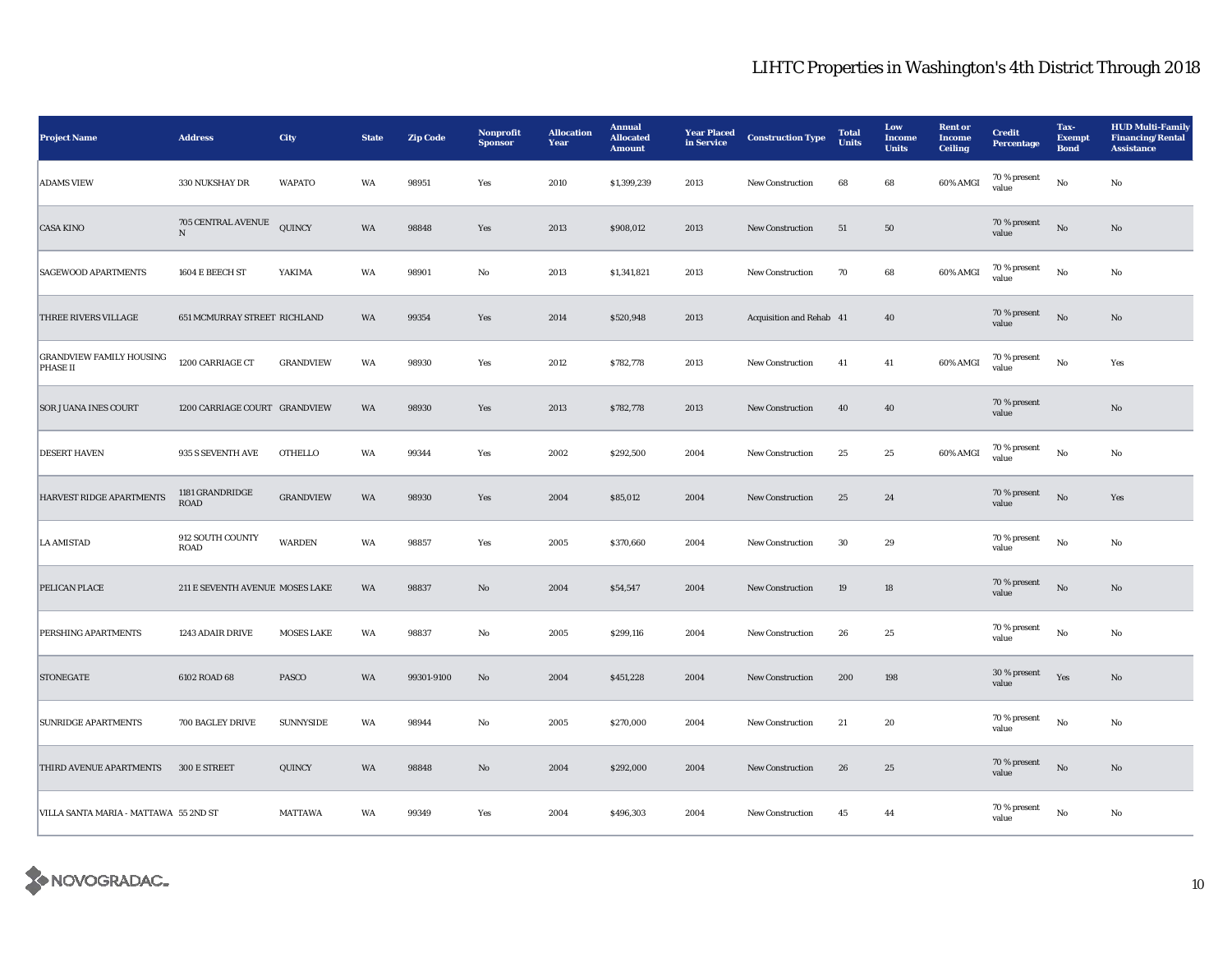| <b>Project Name</b>                                 | <b>Address</b>                              | City              | <b>State</b> | <b>Zip Code</b> | Nonprofit<br><b>Sponsor</b> | <b>Allocation</b><br>Year | <b>Annual</b><br><b>Allocated</b><br><b>Amount</b> | <b>Year Placed</b><br>in Service | <b>Construction Type</b>  | <b>Total</b><br><b>Units</b> | Low<br><b>Income</b><br><b>Units</b> | <b>Rent or</b><br><b>Income</b><br><b>Ceiling</b> | <b>Credit</b><br><b>Percentage</b> | Tax-<br><b>Exempt</b><br><b>Bond</b> | <b>HUD Multi-Family</b><br><b>Financing/Rental</b><br><b>Assistance</b> |
|-----------------------------------------------------|---------------------------------------------|-------------------|--------------|-----------------|-----------------------------|---------------------------|----------------------------------------------------|----------------------------------|---------------------------|------------------------------|--------------------------------------|---------------------------------------------------|------------------------------------|--------------------------------------|-------------------------------------------------------------------------|
| <b>DESERT HAVEN</b>                                 | 935 S 7TH AVE                               | <b>OTHELLO</b>    | WA           | 99344           | Yes                         | 2004                      | \$292,500                                          | 2004                             | New Construction          | 26                           | 25                                   |                                                   | 70 % present<br>value              | $_{\rm No}$                          | $\rm No$                                                                |
| <b>CHAPARRAL II</b>                                 | 1422 E CRAIG STREET                         | <b>MOSES LAKE</b> | WA           | 98837           | No                          | 2006                      | \$335,625                                          | 2005                             | <b>New Construction</b>   | 26                           | 25                                   |                                                   | $70\,\%$ present<br>value          | No                                   | No                                                                      |
| RIVARD CENTRAL APARTMENTS 1004 SOUTH 3RD AVE YAKIMA |                                             |                   | <b>WA</b>    | 98902           | $\mathbf{N}\mathbf{o}$      | 2014                      | \$813,667                                          | 2014                             | Acquisition and Rehab 64  |                              | 62                                   |                                                   | 70 % present<br>value              | No                                   | No                                                                      |
| PIONEER LANE II APARTMENTS 906 SHUMWAY ROAD         |                                             | <b>OMAK</b>       | WA           | 98841           | No                          | 2014                      | \$677,850                                          | 2014                             | New Construction          | 36                           | 35                                   |                                                   | 70 % present<br>value              | No                                   | No                                                                      |
| YAKIMA FAMILY HOUSING                               | 1212 S 9TH ST                               | YAKIMA            | WA           | 98901           | No                          | 2014                      | \$1,464,418                                        | 2014                             | Acquisition and Rehab 150 |                              | 150                                  |                                                   | 70 % present<br>value              | $_{\rm No}$                          | No                                                                      |
| DOROTHY DAY RESIDENCE                               | 318 PEARL ST                                | PASCO             | WA           | 99301           | No                          | 2014                      | \$305,794                                          | 2015                             | New Construction          | 38                           | ${\bf 38}$                           | 60% AMGI                                          | $30\,\%$ present<br>value          | $_{\rm No}$                          | No                                                                      |
| <b>EAGLE NEST</b>                                   | 324R OMAK-RIVERSIDE<br><b>EASTSIDE ROAD</b> | OMAK              | WA           | 98841           | No                          | 2015                      | \$410,159                                          | 2015                             | <b>New Construction</b>   | 20                           | 20                                   |                                                   | 70 % present<br>value              |                                      | No                                                                      |
| MOTHER JOSEPH VILLA                                 | 301 E ST.                                   | <b>GRANGER</b>    | WA           | 98932           | Yes                         | 2015                      | \$839,916                                          | 2015                             | New Construction          | 51                           | 50                                   |                                                   | 70 % present<br>value              |                                      | $_{\rm No}$                                                             |
| <b>NUEVA VISTA</b>                                  | 360 N. UNION STREET KENNEWICK               |                   | WA           | 99336           | $\rm No$                    | 2016                      | \$541,902                                          | 2015                             | New Construction          | $32\,$                       | $32\,$                               |                                                   | 70 % present<br>value              |                                      | $\rm No$                                                                |
| <b>VARNEY COURT</b>                                 | 318 PEARL ST                                | PASCO             | WA           | 99301           | No                          | 2015                      | \$305,794                                          | 2015                             | New Construction          | 38                           | 38                                   |                                                   | 30 % present<br>value              |                                      | No                                                                      |
| <b>GUADALUPE HAVEN</b>                              | 705 E GEMSTONE                              | <b>OTHELLO</b>    | WA           | 99344           | Yes                         | 2017                      | \$1,223,643                                        | 2016                             | <b>New Construction</b>   | 86                           | 85                                   |                                                   | 70 % present<br>value              |                                      | No                                                                      |
| <b>RAINIER PARK</b>                                 | 120 SOUTH 13TH ST.                          | <b>SUNNYSIDE</b>  | WA           | 98944           | No                          | 2016                      | \$738,477                                          | 2016                             | New Construction          | 40                           | 40                                   |                                                   | 70 % present<br>value              |                                      | No                                                                      |
| <b>RIO DE VIDA</b>                                  | <b>480 NORTH RIVER</b><br><b>ROAD</b>       | PROSSER           | WA           | 99350           | Yes                         | 2016                      | \$899,575                                          | 2016                             | New Construction          | 51                           | 50                                   |                                                   | 70 % present<br>value              |                                      | $\mathbf{No}$                                                           |
| TOPPENISH FAMILY HOUSING                            | 800-828 GUYETTE<br><b>AVENUE</b>            | <b>TOPPENISH</b>  | WA           | 98948           | No                          | 2016                      | \$547,054                                          | 2016                             | <b>New Construction</b>   | 30                           | 30                                   |                                                   | 70 % present<br>value              |                                      | No                                                                      |
| YAKIMA AFFORDABLE HOUSING 15 NORTH 37TH AVE         |                                             | YAKIMA            | WA           | 98902-2774      | No                          | 2016                      | \$348,184                                          | 2016                             | Acquisition and Rehab 88  |                              | 88                                   |                                                   | 30 % present<br>value              |                                      | No                                                                      |